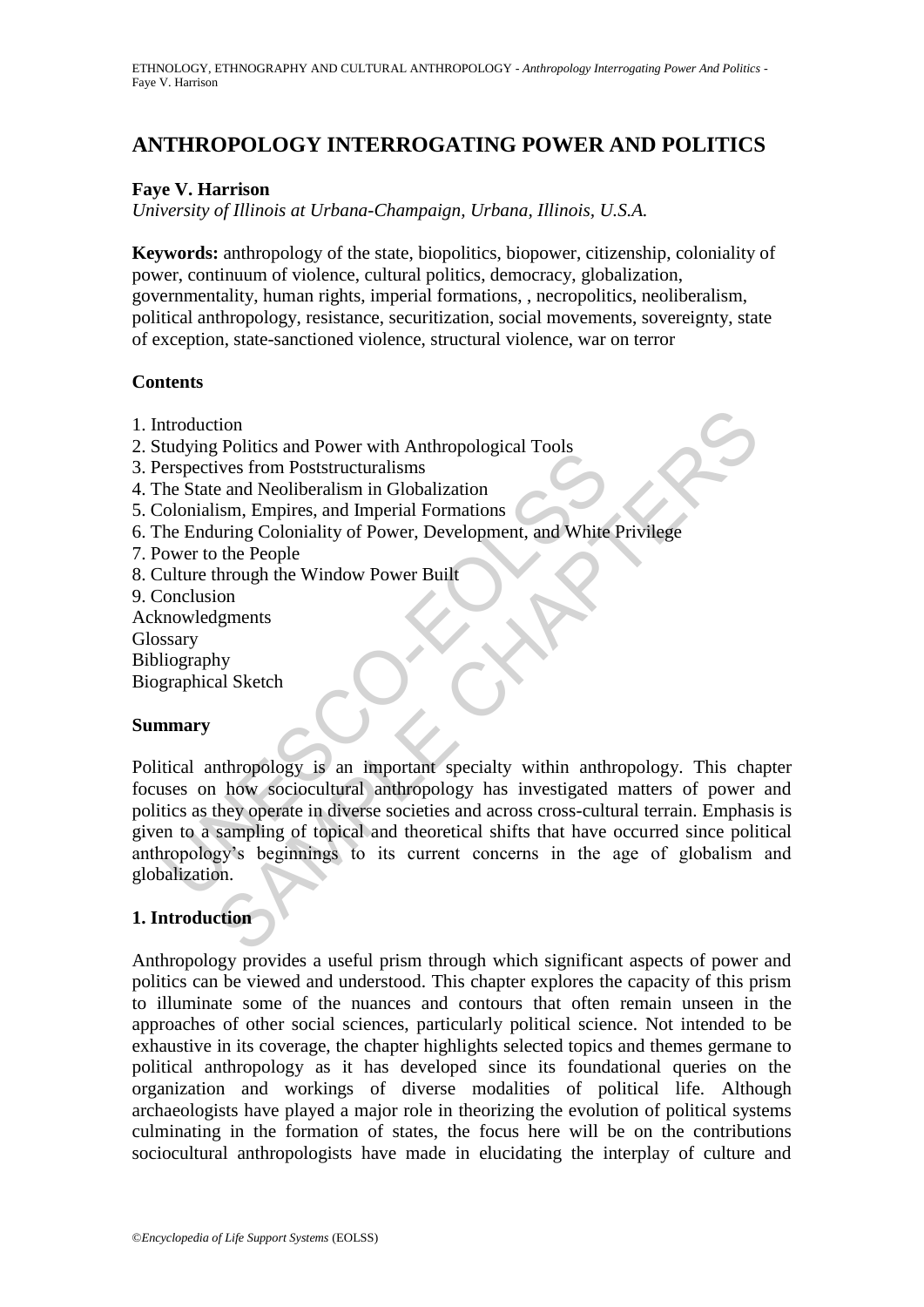power, power and resistance, the restructuring of state processes within contexts of neoliberal globalization and development, democracy in its diverse forms, the plurality of imperial formations, the social and political life of human rights, the rise and demise of social movements, and the continuum of violence. The intellectual history of key concepts and analytical frameworks is also highlighted. Although many of its concerns overlap with perspectives detailed here, the considerable literature in legal anthropology and policy studies (e.g., Nader 2002, Merry 2006a, Kingsolver 2010) is not addressed here.

## **1.1. Anthropology on Colonial and Postcolonial Terrain**

In sociology and administratively-expedient interdisc<br>versities and research institutes. In parts of Sub-Saharan A<br>1 stigmatized because of its perceived historical asso<br>mialism (Ntarangwui, Mills, and Babiker. 2006). The ere. In many parts of the world, it has been pushed to the margin:<br>and public life and, not uncommonly, subsumed within other fields, am<br>iology and administratively-expedient intertidisciplinary programs<br>is and research in As a broadly-encompassing social science discipline, which bridges science and the humanities, anthropology is often greatly misunderstood in the popular imagination and public sphere. In many parts of the world, it has been pushed to the margins of intellectual and public life and, not uncommonly, subsumed within other fields, among them sociology and administratively-expedient interdisciplinary programs in universities and research institutes. In parts of Sub-Saharan Africa, anthropology has been stigmatized because of its perceived historical association with European colonialism (Ntarangwui, Mills, and Babiker. 2006). The field's "handmaiden of colonialism" reputation has induced some sociocultural anthropologists to pass themselves off as sociologists, geographers, or generic social scientists. The history of anthropology reveals that the relationship individual anthropologists had with colonial administrations varied according to their social visions and political orientations. Colonial-era social anthropologists included liberal and radical critics of colonial domination (MacClancy 2002:13, Harrison 2008:33). In overall terms, however, European colonial expansion clearly set the stage for the cross-cultural investigations that established the field that we now know as anthropology (Asad 1973, Harrison 2010). Since its founding, anthropology has included inquiry about the political dimensions of the world's diverse societies.

## **1.2. Decolonizing and Renewing Anthropology**

In many national and regional settings, anthropology is institutionalized as largely social anthropology, while in other contexts (e.g., the United States) it encompasses the "subfields" of sociocultural anthropology, archaeology, biological anthropology, and anthropological linguistics. In recent decades the discipline with its proliferating specializations has undergone considerable change—with important implications for the analysis of power and politics. There have been efforts toward reinvention (Hymes 1974 [1969]), decolonization (Harrison 2010 [1991]; Allen and Jobson 2016), and a postcolonial turn toward endogeneity if not indigenous knowledge (Devisch and Nyamnjoh 2011, Olukoshi and Nyamnjoh 2011; Prah 1977, 2008). Entwined with these trends have been critical projects to rethink and integrate concepts and analytical frameworks related to gender, sexuality, race, nation, and empire and imperialism. These critical trends are not entirely new. In some respects, they build upon earlier anthropological interventions that contested injustices. A case in point is Boasian antiracism (Boas 1940, Benedict 1940, Baker 1998)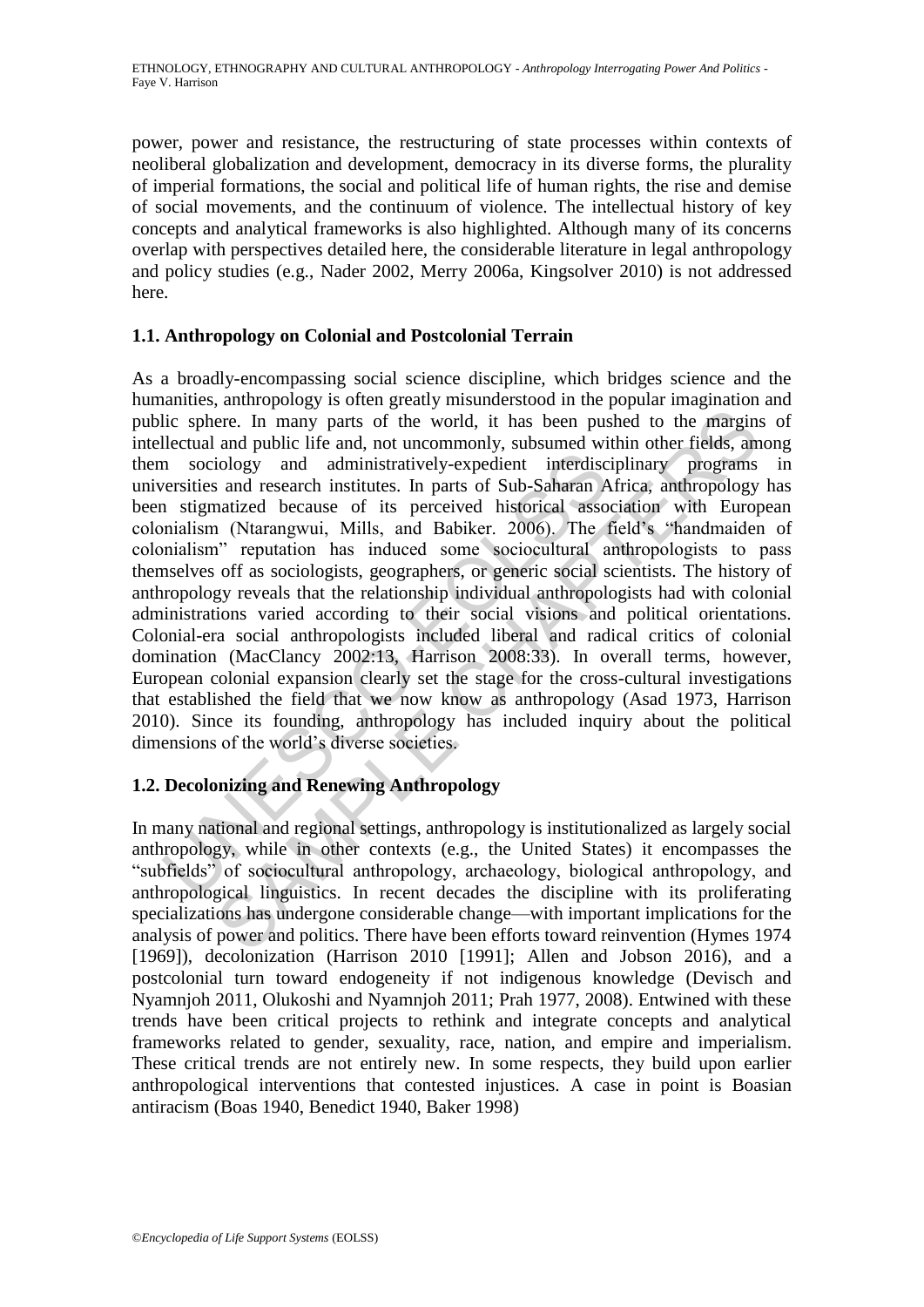Topically, theoretically, and methodologically, anthropology has come of age and into the new millennium, no longer fitting into the once narrowly-scripted role of primarily studying "exotic" (i.e., non-Western) and "simple" (non-complex, politically decentralized) societies, which in earlier periods were pejoratively categorized as largely bounded "primitive." Today anthropologists—from all over the world, including the formerly colonized world—study at least some aspects of the full range of human sociocultural and political-economic variation all over the world, including in the West, which historically was the reserve of social sciences that focused on and formulated their key concepts and paradigms principally in terms of the West and Western modernity. Moreover, it is no longer assumed that societies and cultures are bounded. The emphasis is now on the extent to which blurred boundaries, transnational mobilities, and deterritorialized identities influence the configuration and dynamics of sociocultural and political-economic life.

Especially since the final decades of the twentieth century, the boundaries embedded in the traditional division of intellectual labor have been redrawn along lines that reflect how the social sciences have been rethought over time. Anthropology has been reworked and revitalized in ways that challenge the conventional compartmentalization between it and kindred fields such as sociology, geography, and, of particular relevance here, political science (Aronoff and Kubik 2013). Despite these changes and transdisciplinary convergences, anthropologists have found interesting ways to renew their discipline in terms of how it defines and nuances its foci of study.

## **1.3. The Anthropological Perspective and Political Science**

traditional division of intellectual labor have been redrawn<br>
traditional division of intellectual labor have been redrawn<br>
orked and revitalized in ways that challenge the convention<br>
veen it and kindred fields such as so since the final decades of the twentieth century, the boundaries embeddenal division of intellectual labor have been redrawn along lines that recocial sciences have been rethought over time. Anthropology has lond revitaliz Anthropological perspectives offer unique insights that ultimately complement the knowledges generated from other social sciences concerned with similar or overlapping issues. Both sociocultural anthropologists—especially political anthropologists—and political scientists study the workings of democracy and citizenship, and both address the shifting or restructured role of the state in the current context, whose constraints and opportunities are influenced by the political-economic and cultural logics of neoliberalism and the related processes of neoliberalization. The geography-trained anthropologist David Harvey characterizes the pervasive application of neoliberal ideology and common sense in terms of market "[d]eregulation, privatization, and withdrawal of the state from many areas of social provision" (2005:3). Neoliberal discourse and economic practices have become pervasive throughout the world, even in places like present-day People's Republic of China (Osburg 2013) and, to a lesser extent, Cuba (M. Perry 2016), which have communist governments. Neoliberalism has significant effects on cultural signification, the reconstitution of personhood, and politics.

Anthropology is inclined to situate the problems it interrogates in conceptual and methodological contexts of (i) comparison across time (i.e., the evolutionary and historical past) and space (sociocultural and geographic), (ii) holistic connections (i.e., links across sociocultural domains, e.g., politics, language, religion, subsistence, kinship, ecology, etc.), and (iii) building a coherent perspective on what is being studied from a "frog's eye view," that is, from the bottom up. Although this investigative angle usually contrasts with the methods political scientists employ, ethnography is also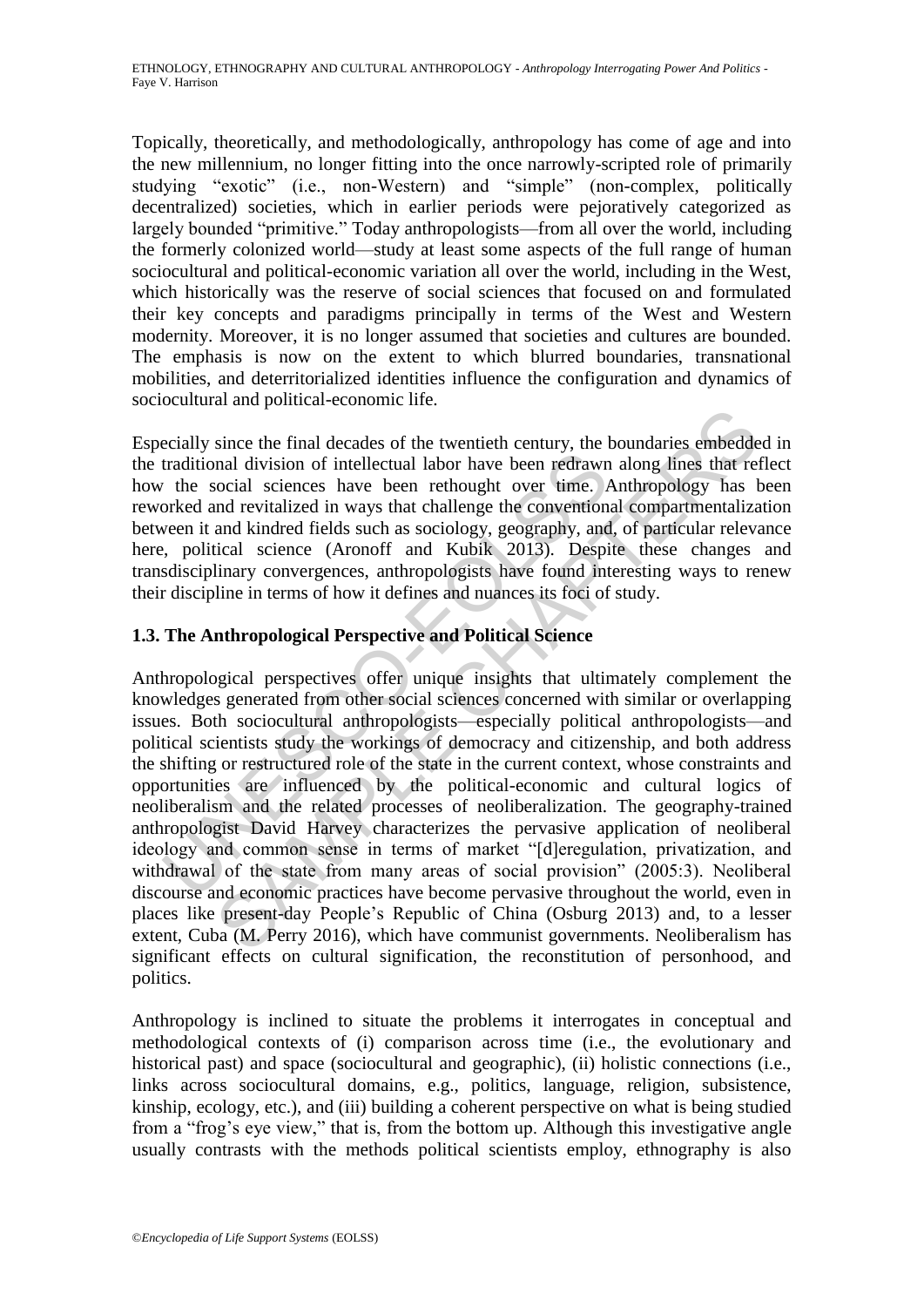employed in that field (Schatz 2009, Wedeen 2010). Exemplary of this minor trend within the quantitatively-oriented political science is James C. Scott, author of several widely read books, including *Weapons of the Weak: Everyday Forms of Peasant Resistance* (1985), *Domination and the Arts of Resistance* (1990), and *Seeing Like a State: How Certain Schemes to Improve the Human Condition Have Failed* (1998).

The ethnographic methodology that most sociocultural anthropologists use (sometimes in combination with other methods) leads them to points of entry into wider sociocultural and sociopolitical spheres that illuminate the everyday life, social discourse, and vernacular knowledge of ordinary people. From these starting points, ethnographers navigate sociocultural landscapes that take them in all sorts of directions, depending on their research focus, including the paths for investigating government and modes of governance (wherever they are performed), non-governmental organizations (NGOs), social movements, and even entities such as Wall Street, the World Bank, and transnational corporations (Ho, 2009, Schuller 2012, Lie 2015, Mosse 2005, 2011; Ribeiro 2005, Tett 2009). The trajectories of anthropological research and knowledge production within distinct national settings as well as in a cumulative, global context such as that of "World Anthropologies" (Escobar and Ribeiro 2006)—demonstrate that anthropology is a dynamic field offering significant insights into the contemporary world's major trends, problems, and policy-(re)making possibilities.

## **2. Studying Power and Politics with Anthropological Tools**

eiro 2005, Tett 2009). The trajectories of anthropological iduction within distinct national settings as well as in a cumu<br>
1 as that of "World Anthropologies" (Escobar and Ribeiro 2<br>
1 as that of "World Anthropologies" (E ocial movements, and even entities such as Wall Street, the World Bank,<br>al corporations (Ho. 2009, Schuller 2012, Lie 2015, Mosse 2005, 20<br>05, 7et 2009). The trajectories of anthropological research and knowle<br>within disti The anthropology of power and politics, labeled "political anthropology" in its most distilled form, is a specialty rich in the perspectives it brings to our understanding of the workings, structure, and multiple modalities of politics, political processes, and power. It is a major source of comparative knowledge. It also offers a vantage point that illuminates political phenomena from the vantage point of the diverse social actors whose practices, identities, and embodied experiences are integral to political life. Anthropological analyses approach politics from both above and below. The perspectives zoom in and out to elucidate micro, meso, and macro scales of social and political action.

Political anthropology, unlike the mainstream of political science, has tended not to separate what is "political" from other interrelated domains of society and culture. Their analyses have highlighted the ways in which political life can be organized through kinship, caste, ethnicity and other social categories that political scientists may not feature in their frames of analysis. Many year ago, political scientist David Easton  $(1959)$  criticized what he described as the "nondiscipline" of political anthropology because of its failure to distinguish or delimit political systems from other subsystems within society (Lewellan 2003: x). However, the interrelatedness among subsystems has been an integral concern in social anthropology, particularly as elaborated in the work of functionalists and structural-functionalists who emphasized that "political institutions are an aspect of the whole society and intimately related and interdependent with other aspects like economic institutions and kinship" (Schoenmakers 2012:58, paraphrasing Radcliffe-Brown's preface to the classic anthology, *African Political Systems*, Fortes and Evans Pritchard, 1940).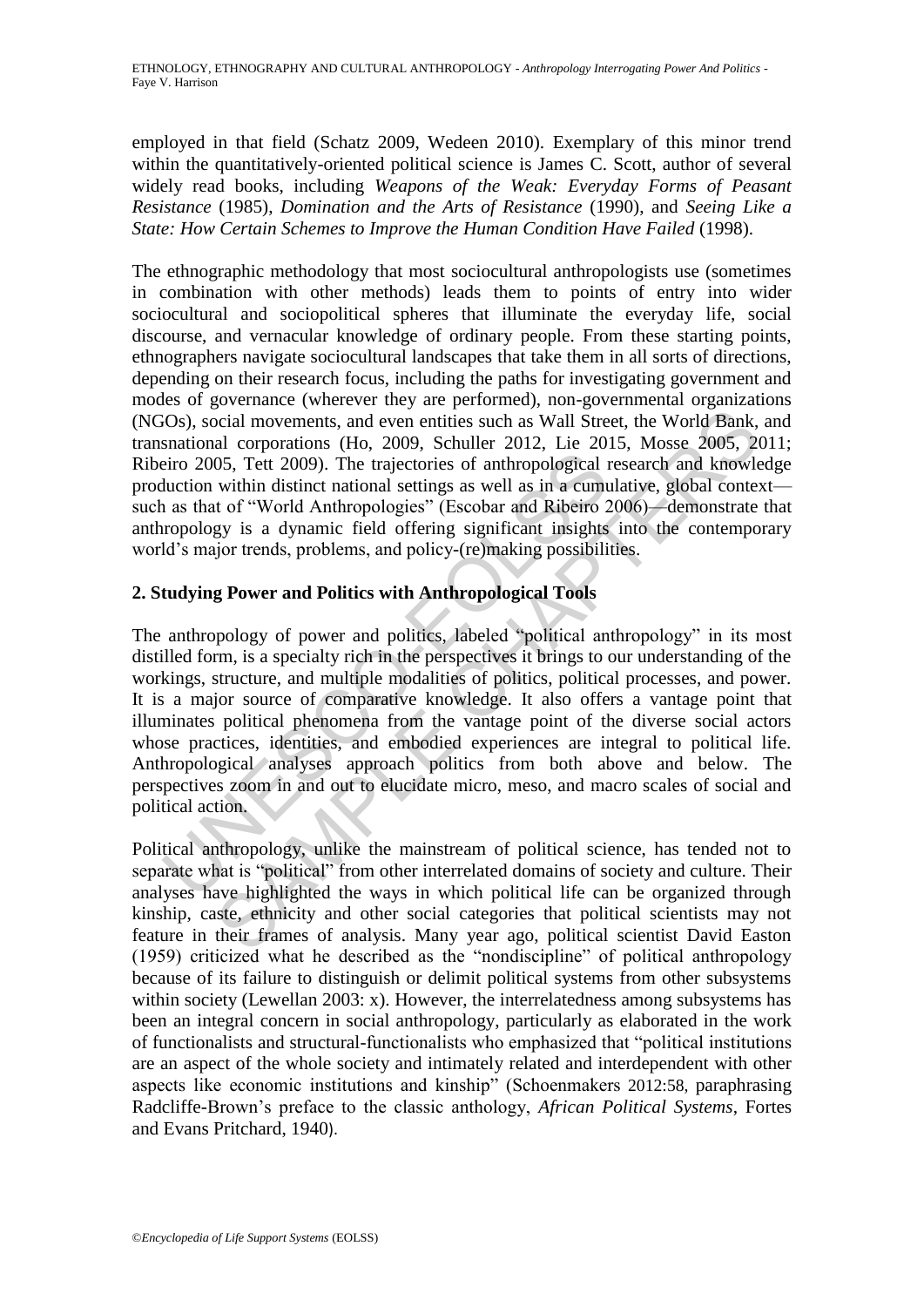## **2.1. Early Theorists Clearing the Way**

Cross-cultural forms of political organization were a concern in the writings of  $18<sup>th</sup>$  and 19<sup>th</sup> century philosophers and jurists interested in the evolution of societies. Charles-Louis Montesquieu, Henry Sumner Maine, Johann Jakob Bachofen, and Lewis Henry Morgan were among those theorists, some of whom speculated on the role that kinship played in ancient systems of social control, in the absence or presence of political centralization. Building on Montesquieu's tripartite classification (savagery, barbarism, and civilization), U.S. lawyer-ethnologist Morgan theorized the processes that propelled transitions from kinship-based forms of regulation to centralized governments with territorial and property-based sovereignty. His ethnographic descriptions of the North American indigenous Iroquois social, religious and political organization were foundational to anthropology in the United States and internationally.

aboration with Native American (Seneca, Iroquois Leaguel Parker, whose writings remain part of an archive thal<br>ored for its evidence of intercultural cross-fertilization as whe social relations of knowledge production in t ch, as detailed in *League of the Iroquois* (1851) was indebted to<br>on with Native American (Seneca, Iroquois League) ethnographer,<br>rker, whose writings remain part of an archive that has only begun to<br>r its evidence of in His research, as detailed in *League of the Iroquois* (1851) was indebted to his collaboration with Native American (Seneca, Iroquois League) ethnographer, Ely Samuel Parker, whose writings remain part of an archive that has only begun to be explored for its evidence of intercultural cross-fertilization as well as power disparities in the social relations of knowledge production in the history of anthropology (Michaelsen 1996, 1999). Morgan later did research on several other North American indigenous peoples and developed a synthesis that allowed him to do the theorizing evidenced in *Ancient Society* (1977).

During his time, Morgan was unusual in having a direct connection to ethnographic field sites and consultants—or "key informants." The typologies of most of the early evolutionists were largely based on conjecture informed by the uneven and often misinterpreted accounts of missionaries, merchants, and travelers. Working with those sources, they, nonetheless, cleared the ground for the emergence of later work that addressed the conditions giving rise to increasingly complex and centralized political formations, ranging from chiefdoms to the earliest forms of state-level society.

Morgan's writings influenced the classic work of Karl Marx's associate and collaborator, Frederick Engels, notably his *The Origin of the Family, Private Property and the State* ([1884] 2010). Morgan's contributions, particularly his analysis of Iroquois political organization, also inspired the work of twentieth-century anthropologists, such as Jack Weatherford, whose *Tribes on the Hill* (1981) and *Indian Givers* (2010 [1988]) analyzes the U.S. Congress using metaphors derived from anthropological categories such as clans, tribes, and rituals. In these books he underscores the debt that American democracy owes not only to Britain but also to the Iroquois Confederacy.

## **2.2. Twentieth-Century Classics and Shifting Trends**

Political anthropology was crystallized as an explicitly defined program of study with the publication of the classic *African Political Systems* (1940), co-edited by Meyer Fortes and Sir Edward Evans-Pritchard, who were former students of Bronislaw Malinowski, the Polish-born social anthropologist who became the leading proponent of functionalism in Britain. The volume's "introduction and eight ethnographic [chapters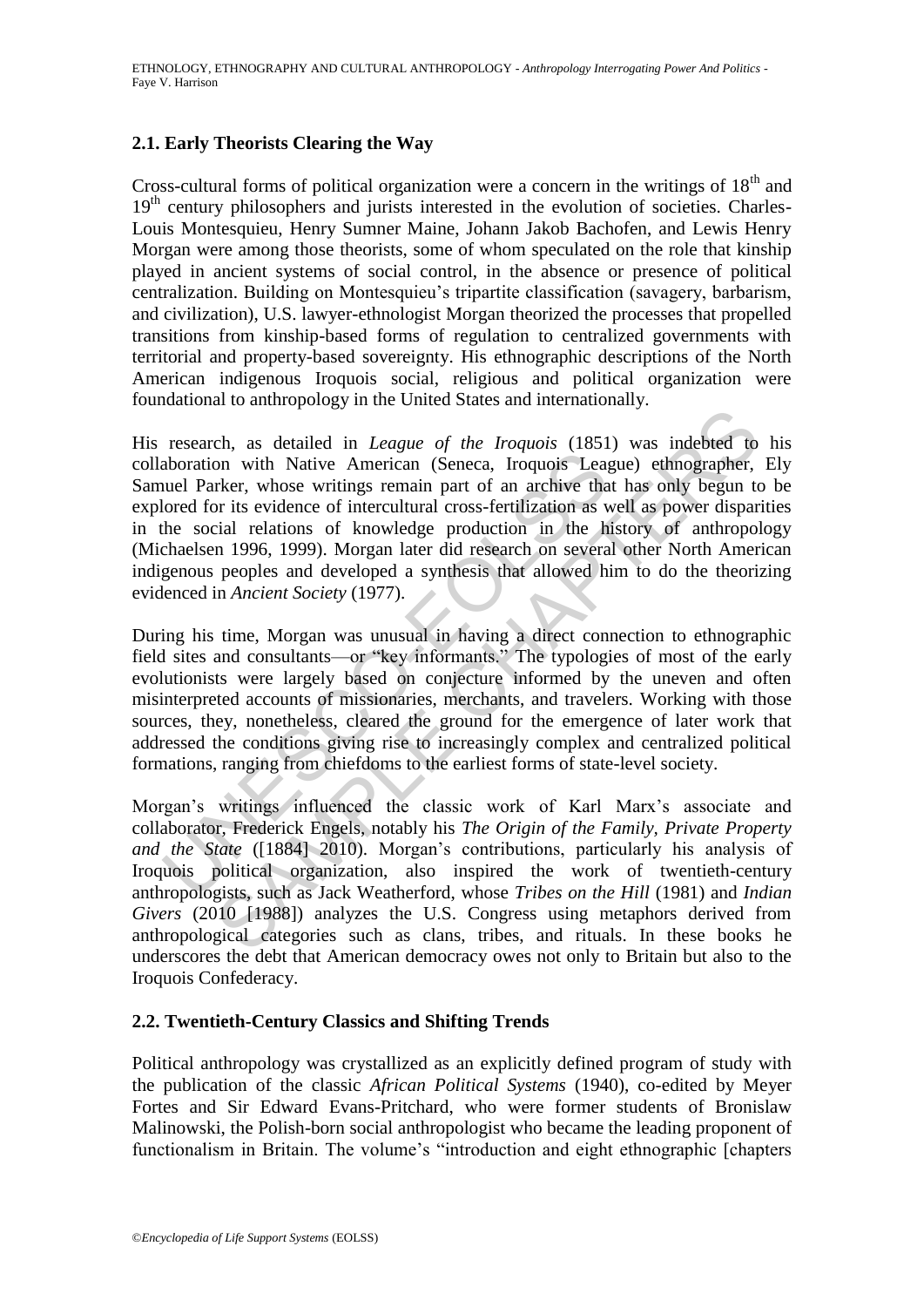delineated] the problems, the theoretical foundation, the methodology, and the controversy for more than a decade of research into the politics of preindustrial societies" (Lewellan 2003:7). Its functionalist framework

posit[ed] that all political systems must perform a certain number of functions in order to survive. Rule-making, rule-enforcement and rule adjudication are some of these functions. As the two editors state in the Introduction, a relatively stable political system in Africa presents a balance between conflicting tendencies and between divergent interests. The government of an African state consists of a balance between power and authority on the one side and, obligation and responsibility on the other (Schoenmakers 2012:59).

The political typology the editors crafted consisted of a simple dichotomy between stateless societies and primitive states. In the former, kinship provided the mechanisms for social integration, social control, and political decision-making; in the latter centralized administrations "overrode or united" the corporate descent groups based on the patrilineages or matrilineages, which comprised clans. This dualism over-simplified the political landscape in Sub-Saharan Africa, but despite its emphasis on an organic (i.e., bodily anatomy and physiology) analogy and on social equilibrium, it stimulated debates that led to conceptual and analytical refinements in the years to come.

ralized administrations "overrode or united" the corporate constrillineages or matrilineages, which comprised clans. This political landscape in Sub-Saharan Africa, but despite its , bodily anatomy and physiology) analogy icieties and primitive states. In the former, kinship provided the mechani integration, social control, and political decision-making; in the la administrations "overtode or united" the corporate descent groups based<br>admin The 1950s witnessed a transition from the synchronic functionalist and the structuralfunctionalist approaches that Alfred Radcliffe-Brown advocated to more historicized, process-oriented analyses. Even the co-editor of *African Political Systems*, Evans-Pritchard changed his views, shifting in the direction of an ethnographically-informed social history. Another Malinowski-trained anthropologist, Lucy Mair, also adopted a historicizing approach in her *Primitive Government* (1962). Based on East African fieldwork, her analysis of the "origins and functioning of political organization and states" among peoples with "simple technology" emphasized the influence of subsistence patterns (Shoenmakers 2012: 60). In this respect, she anticipated later investigations of political economy, including French structural Marxian approaches to the articulation or linkages of modes of production. She also acknowledged that the interlocking modes of governance and subsistence that co-existed in Uganda were affected by and embedded in wider regimes of colonial domination. With this contextualization, she departed from most of her contemporaries who rarely brought colonial states and empires into the picture. Mair was also one of the first anthropologists to analyze the demise of colonialism and the rise of new, independent nations (Mair 1963, Vincent 1990:308), anticipating later studies of nationalism and postcoloniality. Her investigation of social change was a key aspect of the legacy she left to the field (Mair 1969).

Other precursors to the full-fledged break away from static functionalism were Raymond Firth, Edmund Leach and Max Gluckman. The New Zealand-born Firth cleared the way to action and process theory by distinguishing between social structure and social organization, terms that were often used interchangeably. The latter domain permitted the investigation of individual behavioral variation—the choice making of "the calculating man" and woman—and social change, while social structure represented the underlying normative rules and patterns for behavior, which constrained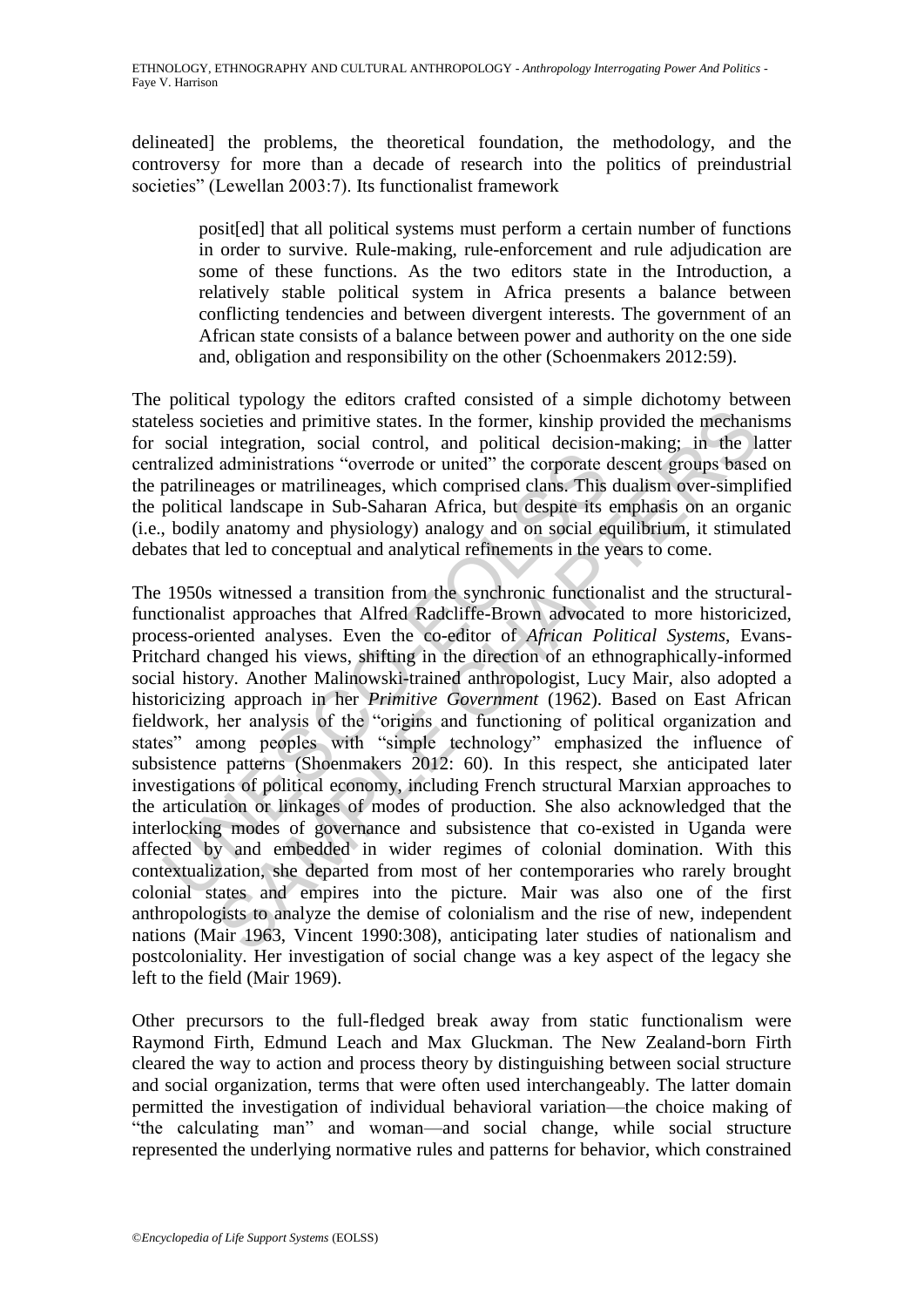and reproduced social relations (Macdonald 2011:64). He found the "constant process of [responding] to fresh situations" more interesting. His writings opened the gate for developing a full-fledged alternative to the paradigm that his teacher, Malinowski, promoted.

Both Leach and Gluckman presented "diachronic [i.e., across-time] variants" within functionalism, which entailed contesting "the structural components" that preempted the space for agency (Vincent, 1990: 270). Edmund Leach's *Political Systems in Highland Burma* (1954) marked this shift in an original ethnography of a complex regional landscape in which three different polities (i.e., "an anarchic traditional system, an unstable intermediate system, and a small-scale centralized state") co-existed in unstable, tension-laden, oscillating relations, which, Leach explained, over time reflected the choices individuals made to maximize power (Barrett 2011:117). That sociopolitical setting, albeit inhabited by many different cultural and linguistic subgroups, constituted "an interrelated whole" (Lewellan 2003: 8). Despite his innovation, Leach "failed to take into account both punitive colonialism and indigenous resistance in arriving at his timeless cyclical model of alternating political forms" (Vincent, 1990: 271). Hans Schoenmakers concurs with this observation, remarking that ―[t]he political struggles of African and Asian leaders and their supporters to obtain national independence from colonial dominance and oppression were seldom … the subject of study" at that time (2013: 61). However, this omission would be corrected in the political anthropology of later decades with its heightened concern with nationalism, resistance, social movements, and cultural-political struggles for citizenship and human rights.

byation, Leach "failed to take into account both punitive columents at a stance in arriving at his timeless cyclical model of alterncent, 1990: 271). Hans Schoenmakers concurs with this observed the political struggles of cal setting, albeit inhabited by many different cultural and lingu<br>constituted "an interrelated whole" (Lewellan 2003: 8). Despite<br>l.each "failed to take into account both punitive colonialism and indiger<br>in arriving at hi More than most of his contemporaries, the South African-born Max Gluckman addressed problems of conflict, colonialism, and institutional racism in the context of his research in South Africa and Central Africa. A student of Radcliffe-Brown and Evans-Pritchard, he was concerned with the ways in which "social order and social hierarchy were maintained despite tension and dissatisfaction" (Wolf 1990:589). His major contribution examined "rural locations, mining centers, and towns not as separate social and cultural entities but as interrelated elements caught up in one social field" (Ibid.). However, consistent with the trends of that time, he still did not go far enough in his analysis, because, as Eric Wolf pointed out: "[i]ts major failing lay in not taking systematic and critical account of the colonial structure in which these settings were embedded" (Ibid.). John Gledhill's critique is similar, writing that Gluckman treated "the colonial status quo as a structure which [was] stable... [although he] felt that this stability was paradoxical enough to require explanation. His perspective still deflected attention from forms of action among Black South Africans which could be described as ‗counter-hegemonic' resistance to domination ‖ (2000:71).

Gluckman preferred to focus on rituals of rebellion whose effects were to restore social order. Nonetheless, he was clearly a leading transitional figure pointing the way beyond structural-functionalist precepts. The seminal research he, his associates, and students undertook first at the Rhodes-Livingstone Institute in Northern Rhodesia (now Zambia) and later at Manchester University in the United Kingdom, however, broke new ground in "facing power" (Wolf 1990) and in contributing to later trends that put processes, action, and individual decision-making in the foreground.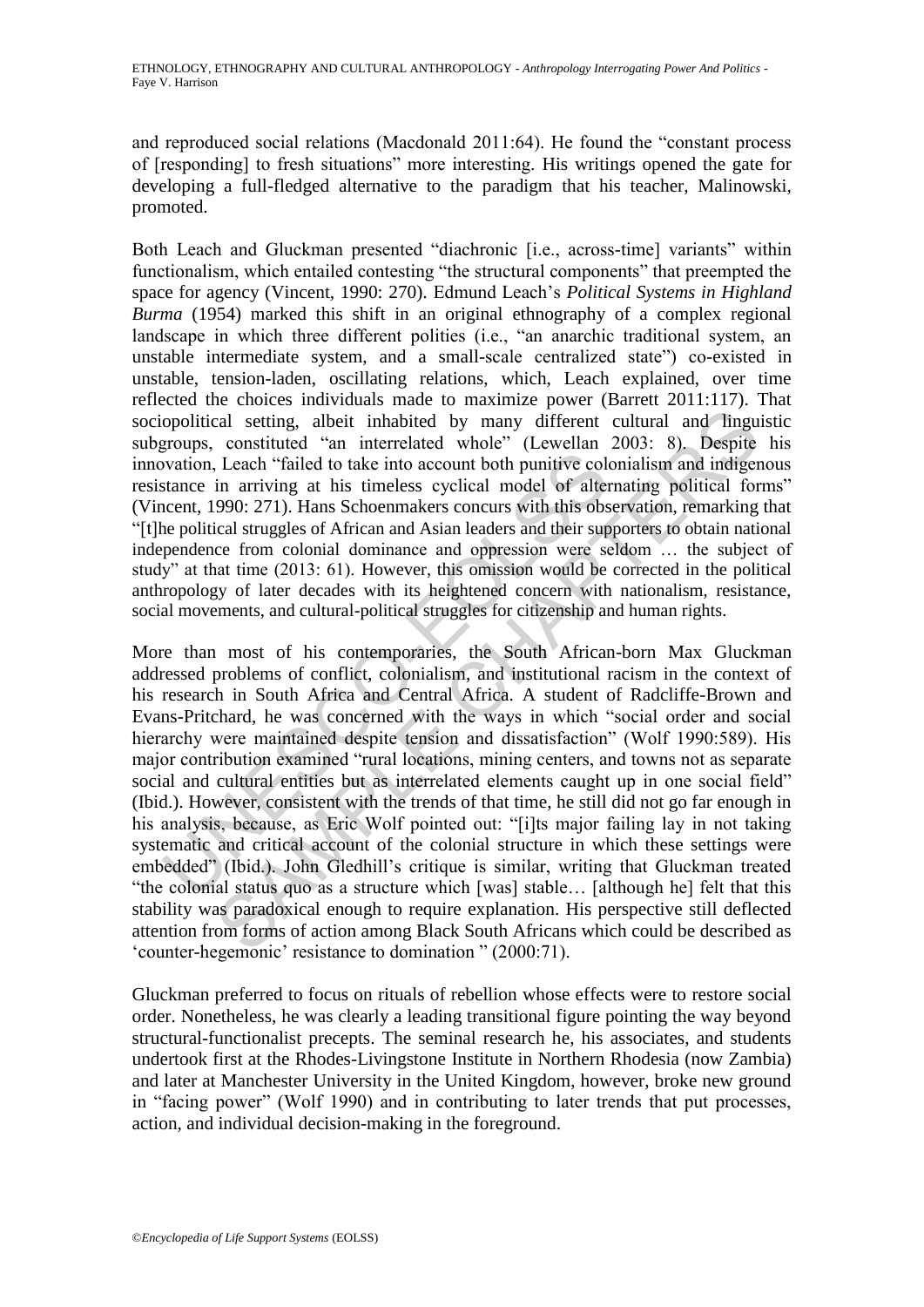An under-recognized example of research pursued within this groundbreaking context and very much inspired by Gluckman's neo-functionalist opening to process-oriented social analysis was U.S. anthropologist Audrey Smedley's early 1960s ethnographic investigation of the patrilineal Birom of Northern Nigeria. Smedley studied with Gluckman at Manchester and completed her doctoral thesis in 1967. She found that women's decision-making and creative navigation of the sociopolitical landscape resulted in effective and sustainable exploitation of environmental resources (Smedley 2004). She illuminated the creative agency that African women exercised within patriliny, a terrain she viewed as being characterized by gendered navigation and negotiation of power rather than by the rigidly imposed determinant patriarchal role assignment usually highlighted in more orthodox feminist ethnography.



#### TO ACCESS ALL THE **45 PAGES** OF THIS CHAPTER, Visit: http://www.eolss.net/Eolss-sampleAllChapter.aspx

#### **Bibliography**

Abu-Lughod, L. (1990). The Romance of Resistance: Tracing Transformations of Power through Bedouin Women. *American Ethnologist* 17(1):41-55. [A critique of the use of the concept of resistance and an argument for seeking to understand the relationship resistance has with power].

Agamben, G. (1998). *Homo Sacer: Sovereign Power and Bare Life*. Stanford: Stanford University Press. [A theoretical examination of the relationship between state sovereignty and bare life].

Agamben, G. (2005). *State of Exception*. Chicago and London: University of Chicago Press. [A theory of sovereignty built upon the German philosopher Carl Schmitt's political analysis].

Allen, J. S., Jobson, R.C. (2016). The Decolonizing Generation: (Race and) Theory since the 1980s. *Current Anthropology* 57(2): 129-148, April. [An examination of the significance and impact of the 1980s and 1990s proponents of anthropology's decolonization].

Althusser, L. (2001 [1971]). *Lenin and Philosophy and other Essays*. New York: Monthly Review Press. [A classic collection of essays by a leading structural Marxist].

Angel-Ajani, A., Sanford, V. Eds. (2006). *Engaged Observer: Anthropology, Advocacy and Activism*. New Brunswick: Rutgers University Press. [A collection of essays presenting perspectives on ethnographic research as a vehicle of activism and advocacy].

Appadurai, A. (1996). *Modernity at Large: Cultural Dimensions of Globalization*. Minneapolis: University of Minnesota Press. [Theoretical essays on globalization and modernity by a major contributor to global studies in anthropology].

Arizpe, L. (2014). *Lourdes Arizpe: A Mexican Pioneer in Anthropology*. Cham, Heidelberg, Dordrecht, New York, London: Springer. [An intellectual biography and highlights on the life and work of a leading Mexican anthropologist whose leadership contributed to UNESCO].

Aronoff, M. J., Kubik, J. (2013). *Anthropology and Political Science: A Convergent Approach.* New York and Oxford: Berghahn Books. [An examination of the relationship between anthropology and political science and what they can offer each other].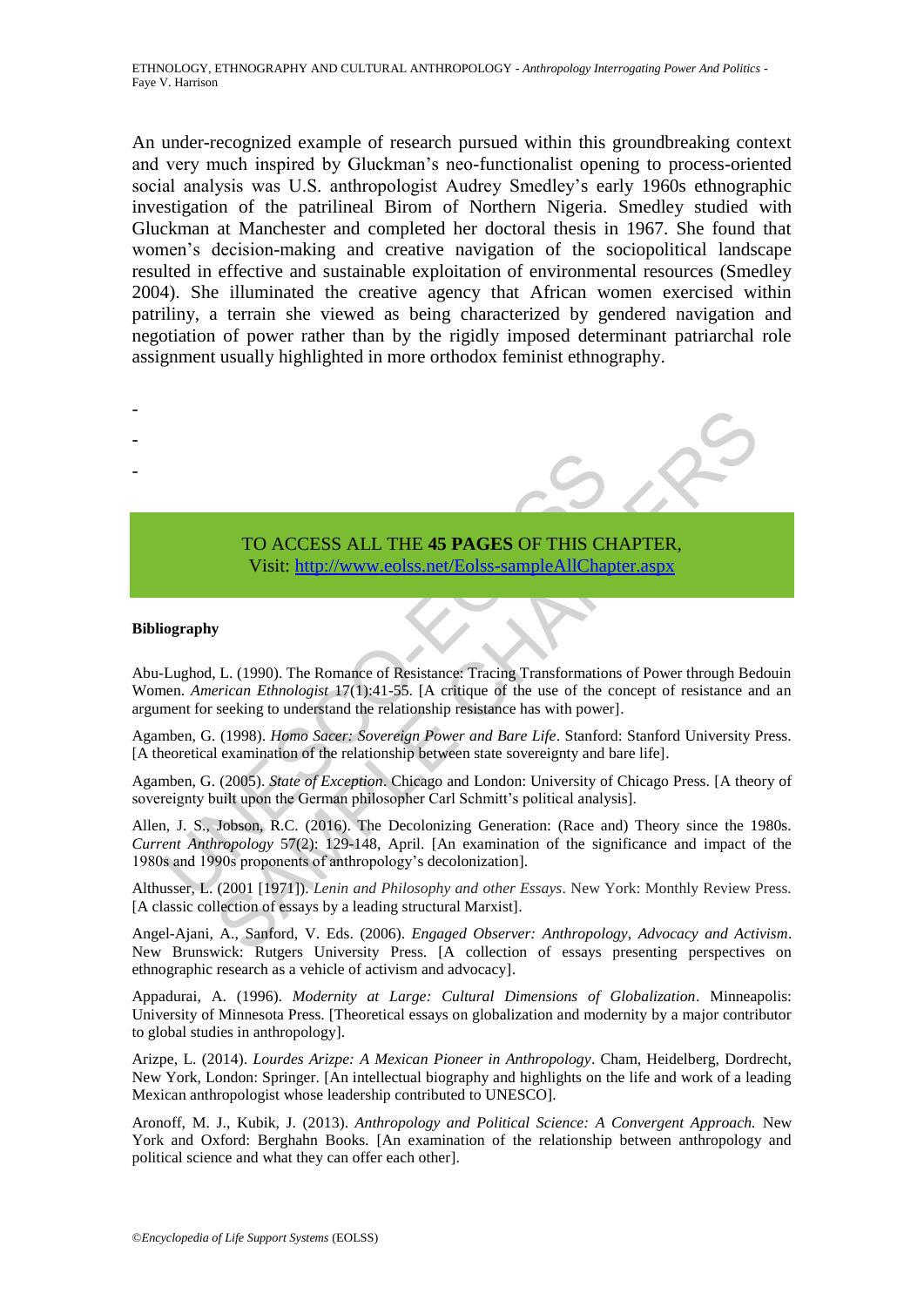Asad, T. (1973). Ed. *Anthropology and the Colonial Encounter*. London: Ithaca Press. [A classic compilation of essays on anthropology's relationship with colonialism].

Bailey, F.G. (1969). *Strategems and Spoils: A Social Anthropology of Politics.* Oxford: Basil Blackwell. [A classic process-centered ethnographic analysis of politics through the lens of the game].

Baker, L.D. (1998). *From Savage to Negro: Anthropology and the Construction of Race, 1896-1954.* Berkeley: University of California Press. [A history of the social construction of race, specifically the racialization of African Americans, in the context of U.S. anthropology, Supreme Court decisions, and the popularization of science from the late  $19<sup>th</sup>$  century through the mid-1950s].

Banton, M. (1964). *The Policeman in the Community*. London: Tavistock. [A seminal study of policecommunity relations, based on research in Scotland, England, and the United States].

Banton, M. (1973). *Police-Community Relations*. London: Collins. [A systematic study of police's relationship with communities].

Barrett, S.R. (2011). Sir Edmund Leach (1910-89). In *Fifty Key Anthropologists*. Robert Gordon, Andrew P. Lyons, and Harriet D. Lyons, eds. Pp. 115-112. New York: Routledge. [A chapter on a leading social anthropologist who opened the gate to processual studies of politics and power].

Barth, F. (1959). *Political Leadership among the Swat Pathans.* London: Athlone Press. [A classic ethnographic study exemplifying process-centered approach to politics].

Benedict, R. (1940). *Race, Science and Politics.* New York: Viking Press. [An important treatise on the political implications of race and racism that contested assumptions underpinning anti-Semitism and other expressions of racism during the era of Nazism].

h, F. (1959). *Political Leadership among the Swat Pathans*. Londor ographic study exemplifying process-centered approach to politics.<br>
edict, R. (1940). *Race, Science and Politics*. New York: Viking Press. [ical implicat 1 Harriet D. Lyons, eds. Pp. 115-112. New York: Routledge. (A chapter on a leading st who opened the gate to processual studies of politics and power].<br>
SASO, Political Leadership among the Swar Pathans, London: Athlone Pr Benedict, R. (1946). *The Chrysanthemum and the Sword*. Boston: Houghton Mifflin Company. [A classic national character study of Japan from a distance based on secondary sources rather than fieldwork, delineating the major configurations of culture].

Blommaert, J. (2008). Notes on Power. Working Papers in Language and Diversity, Paper 7. University of Jyväskylä. [An essay expounding upon the Foucauldian concept of power].

Boas, F. (1940). *Race, Language and Culture.* New York: Macmillan. [A classic study delineating Boasian tenets which disproved biodeterminist assumptions about race's relationship to language and culture].

Bourdieu, P. (1977 [1972]). *Outline of a Theory of Practice*. Cambridge: Cambridge University Press. [An extended essay on practice as conceptualized within a non-determinist framework].

Bourdieu, P. (1984). *Distinction: A Social Critique of the Judgement of Taste.* Cambridge: Harvard University Press. [A sociological study of cultural capital in the workings of class distinctions in French society].

Bouzar, D. (2016). Terrorism: Escaping Radicalism. *Scientific American Mind* 27(3): 41-43, May/June. [A study of how youths are recruited into Islamic extremism and some of the de-indoctrination teamwork being undertaken in France].

Brodber, E. (2012). History and Social Death. *Caribbean Quarterly* 58 (4): 111–115. [A reflection on Orlando Patterson's analysis of social death in slave systems and the author's own attempts to counteract the alienation of African Caribbean and African American people from their respective histories].

Buck, P.D. (2010 [1991]). Colonized Anthropology: Cargo-Cult Discourse. In *Decolonizing Anthropology: Moving Further toward an Anthropology for Liberation*. Harrison, F.V., ed. Pp. 25-41. Arlington, Virginia: American Anthropological Association. [A critique of the colonial gaze in ethnographies on millenarian movements in Oceania].

Casey, C. (2014). "States of Emergency": Armed Youths and Mediations of Islam in Northern Nigeria. *Journal of International and Global Studies* 5(2):1-18, April. Reprinted in the World Council of Anthropological Association's (WCAA) journal, *Déjà Lu*, Issue 4, 2016, http://www.wcaanet.org/dejalu/index.shtml. Accessed on February 14, 2016. [An ethnographic account of armed youths in Northern Nigerian politics].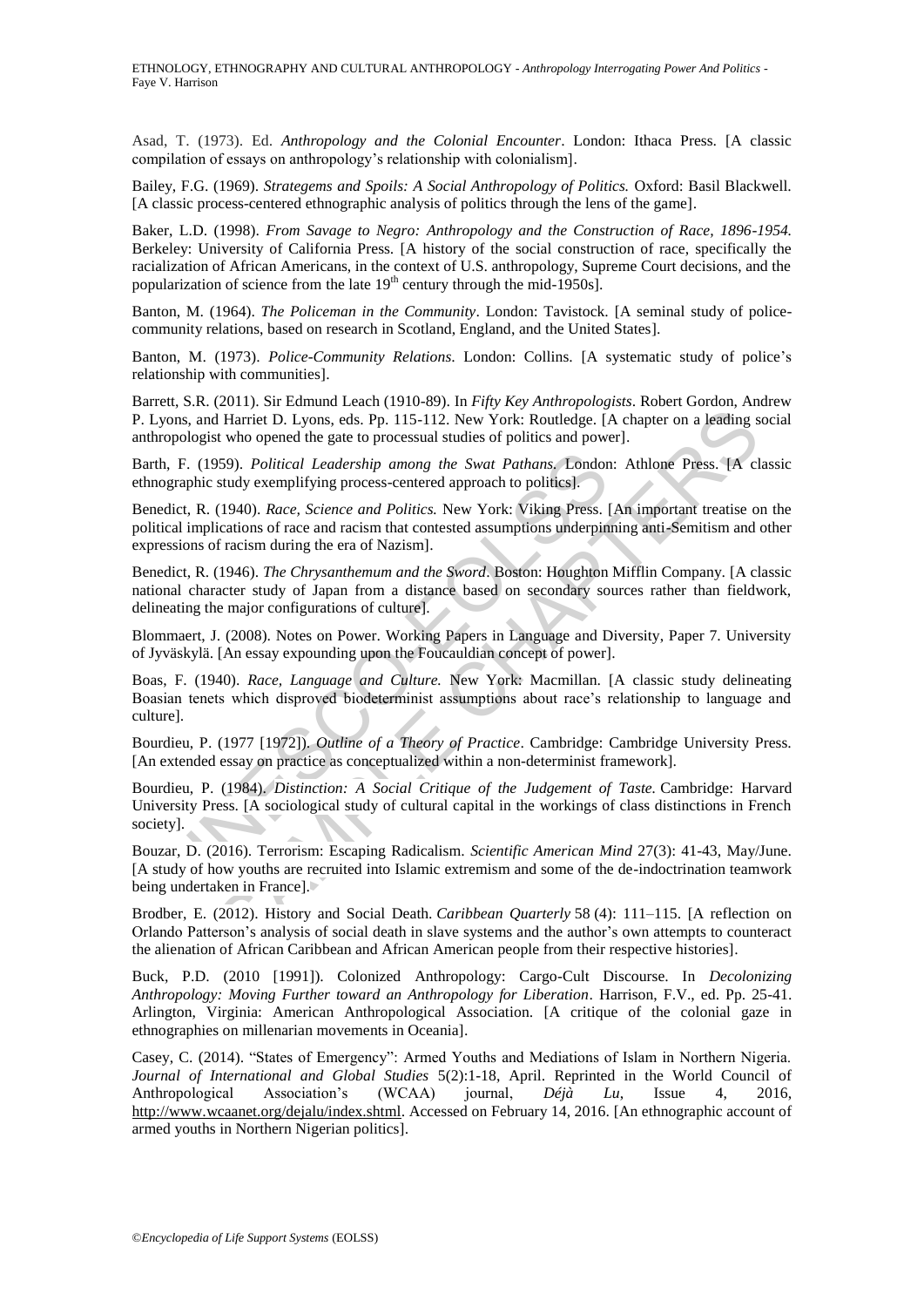Chatterjee, P. (2004). *The Politics of the Governed: Popular Politics in Most of the World.* New York: Columbia University Press. [A postcolonial study of new techniques of governance that shape the dynamics of mass politics].

Checker, M. (2005). *Polluted Promises: Environmental Racism and the Search for Justice in a Southern Town.* New York: New York University Press. [An ethnography of a struggle against environmental racism in Augusta, Georgia, USA].

Chevannes, B. (1994). *Rastafari: Roots and Ideology*. Syracuse: Syracuse University Press. [An ethnographic study of the Rastafari movement in Jamaica by a leading Jamaican anthropologist].

Cohen, A. (1974). *Two-Dimensional Man: An Essay on the Anthropology of Power and Symbolism in Complex Society*. New York: Routledge and Kegan Paul. [A symbolic analysis of power and politics in complex societies].

Cohen, A. (1981). *The Politics of Elite Culture: Explorations in the Dramaturgy of Power in a Modern African Society*. Berkeley: University of California Press. [An ethnography of the Creole elite in Sierra Leone based on the researcher's interpretation of symbols and rituals, both religious and secular].

Craven, C., Davis, D. Eds. (2013). *Feminist Activist Ethnography: Counterpoints to Neoliberalism in North America*. Lanham, New York, Toronto, and Plymouth: Lexington Books. [An edited compilation on feminist ethnographers' activist research aimed at disrupting neoliberal tenets].

*h America*. Lanham, New York, Toronto, and Plymouth: Lexington Be<br>minist ethnographers' activist research aimed at disrupting neoliberal ter<br>and Anthropology Online. (2012). "Reflecting on 30 Years of Subaltern<br>as. Gyanen on the researcher 's interpretation of symbols and rituals, both religious and secular].<br>Davis, D. Eds. (2013). Feminist Activist Ethnography: Counterpoints to Neolibleratis, and Elymouth: Lexington Books. [An edited compi Cultural Anthropology Online. (2012). "Reflecting on 30 Years of Subaltern Studies: Conversations with Profs. Gyanendra Pandey and Partha Chatterjee." Curated Collections, December 13, 2012, http://www.culanth.org/curated\_collections/6-subaltern-studies/discussions/14-reflecting-on-30-years-ofsubaltern-studies-conversations-with-profs-gyanendra-pandey-and-partha-chatterjee. Accessed on April 28, 2016. [An online exchange on the development and impact of subaltern studies].

De Chungara, D.. (1979). *Let Me Speak!: Testimony of Domitila, A Woman of the Bolivian Mines.* New York: Monthly Review Press. [An autobiography and oral history narrative of a Bolivian tin miner and labor leader].

Devisch, R. , Nyamnjoh, F. Eds. (2011). *The Postcolonial Turn: Re-Imagining Anthropology and Africa.* Oxford: African Books Collective. [A co-edited book on postcolonial perspectives on anthropology in and of Africa, with African anthropologists involved as intellectual peers and not merely as informants].

Easton, D. (1959). Political Anthropology. *Biennial Review of Anthropology*. Bernard J. Siegel, ed. Pp. 210-262. Stanford: Stanford University Press. [An early review essay on political anthropology in the early years of its crystallization as a specialty area].

Edelman, M. (1999). *Peasants against Globalization: Rural Social Movements in Costa Rica*. Stanford: Stanford University Press. [An insightful ethnographic account of peasant movements in Central American context].

Edelman, M., Burras, S. M., Jr. (2016). *Political Dynamics of Transnational Agrarian Movements.* Halifax, Canada: Fernwood Publishing. [A study of agrarian movements advocating food justice and food sovereignty].

Engels, F. (1884 [2010]). *The Origin of the Family, Private Property and the State*. London: Penguin Classics. [A classic text delineating a Marxist theorization of state formation within the context of the rise of capitalism, private property, and the nuclear family].

Escobar, A. (1992). Culture, Practice and Politics: Anthropology and the study of social movements. *Critique of Anthropology*, 12: 395-432. [A critical assessment of the social movement literature in anthropology].

Escobar, A. (1995). *Encountering Development: The Making and Unmaking of the Third World*. Princeton: Princeton University Press. [A major intervention in development studies informed by a discourse analysis].

Escobar, A. (2007). *Territories of Difference: Place, Movements, Life,* Redes. Durham: Duke University Press. [An ethnographic account of sociopolitical processes within Afrodescendant communities based in or displaced from the Pacific coast of Colombia, where the limits of development, neoliberal governance, and imperial globality are manifested].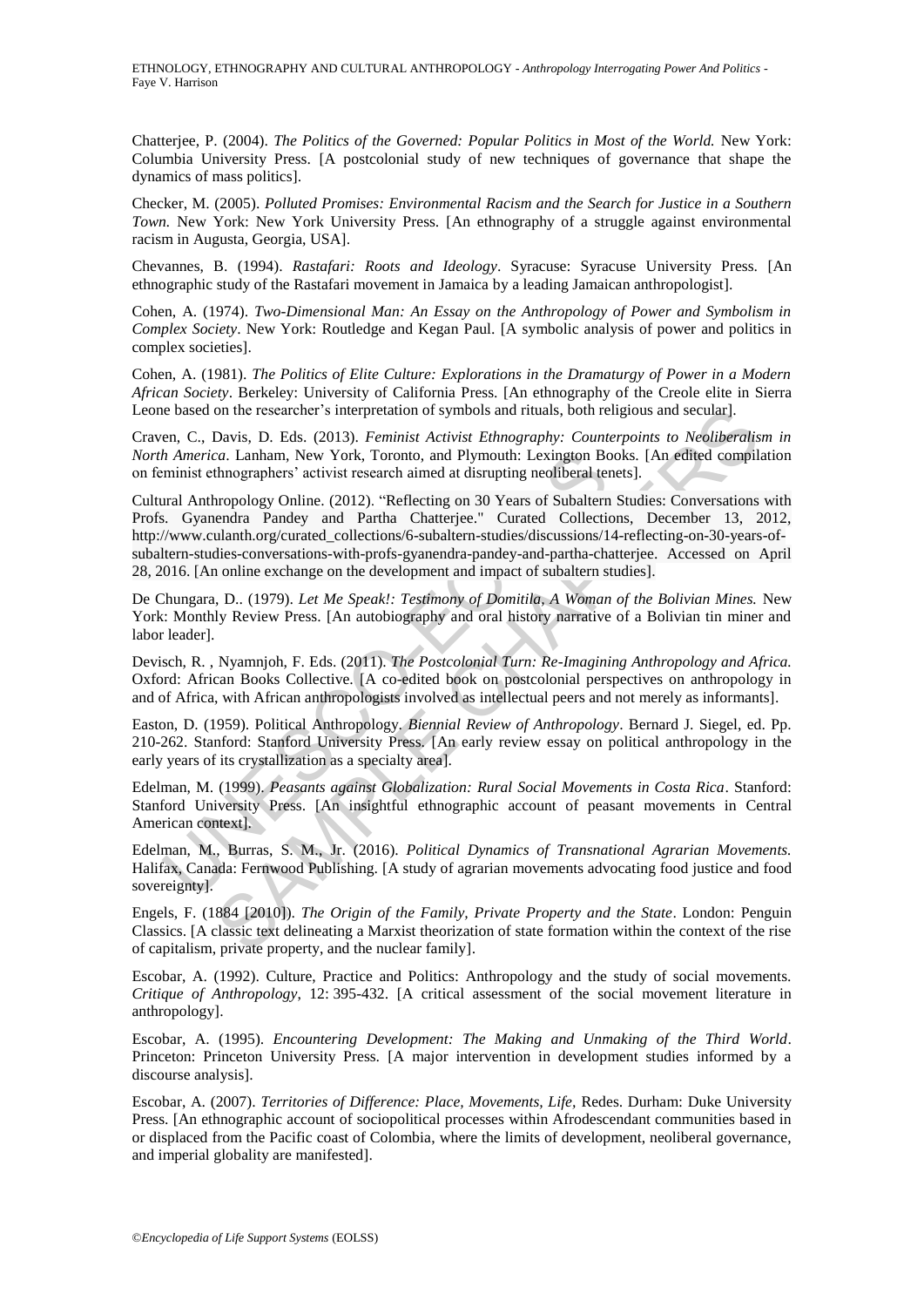Escobar, A., Alvarez, S.E. Eds. (1992). *The Making of Social Movements in Latin America: Identity, Strategy, and Democracy*. Boulder, Colorado, Westview. [An important edited collection on new social movements in Latin America].

Escobar, A, Ribeiro, G.L. Eds. (2006). *World Anthropologies: Disciplinary Transformations within Systems of Power*. New York, London, New Delhi: Bloomsbury / Berg Publishers. [An important collection and analytical intervention defining the parameters of world anthropologies perspectives].

Evers, S.J.T.M., Kooy, M. Eds. (2012). *Eviction from the Chagos Islands: Displacement and Struggle for Identity against Two World Powers*. Leiden: Brill. [An edited volume on Chagos Islanders' coerced removal from their natal home and the violation of their right to return].

Fassin, D. (2013 [2011]). *Enforcing Order: An Ethnography of Urban Policing*. Cambridge: Polity Press. [An ethnography of policing the peri-urban neighborhoods on the outskirts of Paris, where impoverished immigrants are concentrated].

Farmer, P. (2004). *Pathologies of Power: Health, Human Rights, and the New War on the Poor*. Berkeley: University of California Press. [A book delineating human rights approach to health disparities]

Ferguson, J. (2004). Political Typographies. In *Companion to the Anthropology of Politics*. David Nugent and Joan Vincent, eds. Pp. 383-399. Malden, MA and London: Blackwell Publishing. [An essay arguing for alternative interpretive metaphors and typographies for explaining local-global relations].

Ferguson, J. (2006). *Global Shadows: Africa in the Neoliberal World Order*. Durham: Duke University Press. [An ethnographic account of the impact of neoliberal logics on African development and abject incorporation into the global hierarchy of nations, economies, and peoples].

Fortes, M., Evans-Pritchard, E. Eds. (1987 [1940]). *African Political Systems.* Oxford and New York: Routledge*.*[An important classic volume that established the terms for studying political systems in sub-Saharan Africa].

Foucault, M. (1977). *Discipline and Punish: The Birth of the Prison.* New York: Vintage Books. [A Foucauldian approach to historical shifts in the organization, techniques, and logics of the penal system and broader technologies of social control].

Joan Vincent, eds. Pp. 383-399. Malden, MA and London: Blackwell P<br>lternative interpretive metaphors and typographies for explaining local-g<br>uson, J. (2006). *Global Shadows: Africa in the Neoliberal World Orde*<br>5. [An eth ativersity of California Press. [A book delineating human rights approach to health disparated (2004), Political Typographies. In Companion to the Anthropology of Politics. David Nuclear (1936), Global Shadows: Africa in t Foucault, M. (1988 [1982]). Technologies of the Self. In *Technologies of the Self: A Seminar with Michel Foucault.* Martin, H., Gutman, H., Hutton, P.H. Eds., pp. 16–49. Amherst: The University of Massachusetts Press. [An essay illuminating governmentality's reliance on the restructuring of individualism, personhood, or the self].

Foucault, M. (1991). Governmentality. Trans. Braidotti, R. and revised by Gordon, C. in *The Foucault Effect: Studies in Governmentality.* Burchell, G., Gordon, C., Miller, P. Eds., pp. 87-104. Chicago, IL: University of Chicago Press. [Foucault's theory of modalities of governance that transcend conventional boundaries of the state].

Friedman, J. Ed. (2003). *Globalization, the State, and Violence*. Walnut Creek, California: AltaMira Press. [A leading anthropological theorist's perspective on violence and power within the context of global changes].

Friedman, J. Ed.(2015). Global Systemic Crisis, Class, and Its Representations. In *Anthropologies of Class: Power, Practice and Inequality.* Carrier, J.G., Kalb, D. Eds. Pp. 183-199. Cambridge: Cambridge University Press. [A theoretical essay on the significance of class as a site where global crisis is confronted].

Ghani, A., Lockhart, C. (2008). *Fixing Failed States: A Framework for Rebuilding a Fractured World.* Oxford: Oxford University Press. [An analysis of the limits negotiated by states experiencing crises of governance, with recommendations based on a citizen-based approach for redressing the problems].

Gibb, R. (2001). Toward an Anthropology of Social Movements. *Journal des Anthropologues* 85-86: 233-253. Accessed on January 6, 2016 at: http://jda.revues.org/2904. [A perspective on new trends in anthropological studies of social movements].

Anthony G. (1984). *The Constitution of Society: Outline of the Theory of Structuration*. Berkley: University of California Press. [A major sociological approach to theorizing structure and agency].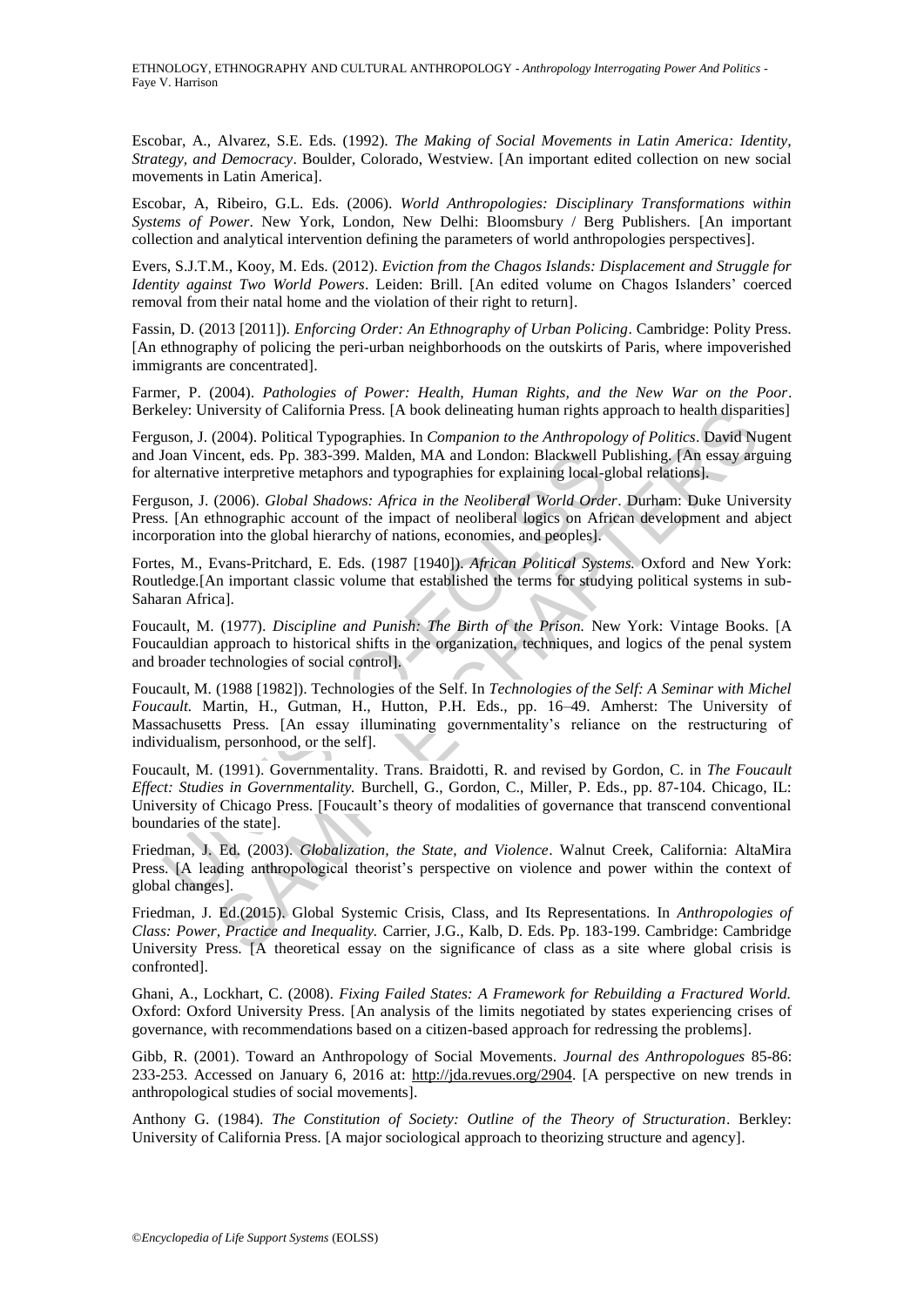Gledhill, J. (2000). *Power in its Disguises: Anthropological Perspectives on Politics*. London: Pluto Press. [An overview of anthropological frameworks for illuminating politics and power].

Gledhill, J. (2007). Neoliberalism. In *A Companion to the Anthropology of Politics*. Nugent, D., Vincent, J. Eds. Pp. 332-348. Oxford: Blackwell Publishing. [An essay on neoliberalism and anthropological perspectives on it].

Gledhill, J. (2012). Introduction: A Case for Rethinking Resistance. In *New Approaches to Resistance in Brazil and Mexico*. Gledhill, J., Schell, P.A. Eds. Pp. 1-20. Durham: Duke University Press. [An overview of past and present trends in resistance studies].

Gledhill, J. (2015). *The New War on the Poor: The Production of Insecurity in Latin America*. London: Zed Books. [A study of state securitization and class politics in Brazil and Mexico].

Gledhill, J., Schell, P.A. Eds. (2012). *New Approaches to Resistance in Brazil and Mexico.* Durham: Duke University Press. [An edited book detailing recent trends in the study of resistance within anthropology and history].

(2008). Human Terrain: Past, Present and Future Applications. Anthropology Today 2<br>ary. [An essay on the debates over the post-9/11 U.S. Department of Defense-supp<br>(2006). Toward a Critical Anthropology of Human Rights. Gonzalez, R. (2008). Human Terrain: Past, Present and Future Applications. *Anthropology Today* 24(1): 21–26, February. [An essay on the debates over the post-9/11 U.S. Department of Defense-supported research].

Goodale, M. (2006). Toward a Critical Anthropology of Human Rights. *Current Anthropology* 47(3):485- 511. [An overview and synthesis of recent trends in the anthropology of human rights].

Goodale, M. (2009a). *Surrendering to Utopia: An Anthropology of Human Rights*. Stanford: Stanford University Press. [An overview of recent trends in human rights studies within anthropology].

Goodale, M. Ed. (2009b). *Human Rights: An Anthropological Reader*. Malden, MA and Oxford: Wiley-Blackwell. [A major anthology on human rights from various anthropological perspectives].

Graeber, D. (2013). *The Democracy Project; A History, A Crisis, A Movement.* London: Penguin Books. [An ethnographic account of the Occupy Wall Street Movement].

Gramsci, A. (2011). *Prison Notebooks*. Volumes 1, 2, and 3. New York: Colombia University Press. [A classic work by Italian theorist of hegemony, counter-hegemony, and the role of organic intellectuals in class struggle and social transformation].

Gutmann, M. (2012). Beyond Resistance: Raising Utopia from the Dead in Mexico City. In *New Approaches to Resistance in Brazil and Mexico*. John Gledhill and Patience A Schell, eds. Pp. 305-324. Durham: Duke University Press. [A chapter on the limits of resistance as a concept in social analysis].

Hale, C.R. (2006). *Mas que un Indio [More than an Indian]: Racial Ambivalence and the Paradox of Neoliberal* Multiculturalism*.* Santa Fe: School for Advanced Research (SAR) Press. [An ethnography of race, racial antagonisms, and neoliberal multiculturalism in Guatemala].

nch].<br>
Idale, M. (2006). Toward a Critical Anthropology of Human Rights. *Curr* [An overview and synthesis of recent trends in the anthropology of Huma<br>
Idale, M. (2009a). *Surrendering to Utopia: An Anthropology of Huma*<br> Hale, C.R**.**Ed. (2008). *Engaging Contradictions: Theory, Politics, and Methods of Activist Scholarship*. Berkeley: University of California Press. [An important collection on the complexities and complications of activist anthropology].

Harrison, F.V. (1990). Jamaica and the International Drug Economy. *TransAfrica Forum* 7(3):49-57. [An article grounded in the anthropological political economy of drug production and trafficking in Jamaica, as situated within the broader context of the global economy].

Harrison, F.V. (2008a). Gangs, Politics, and Dilemmas of Global Restructuring in Jamaica. In *Outsider Within: Reworking Anthropology in the Global Age*, pp. 153-178. Urbana and Chicago: University of Illinois Press. [a chapter examining gangs as political actors in urban Jamaica]

Harrison, F.V. (2008b). The Gendered Violence of Structural Adjustment. In *Outsider Within: Reworking Anthropology in the Global Age*, pp. 179-197. Urbana and Chicago: University of Illinois Press. [A chapter on the gendered violence inflicted by structural adjustment and other neoliberal ramifications in urban Jamaica].

Harrison, F.V. Ed. (2010 [1991]). *Decolonizing Anthropology: Moving Further toward an Anthropology of Liberation*. Third edition. Arlington, Virginia: American Anthropological Association. Association of Black Anthropologists. [An edited book arguing for anthropology's decolonization].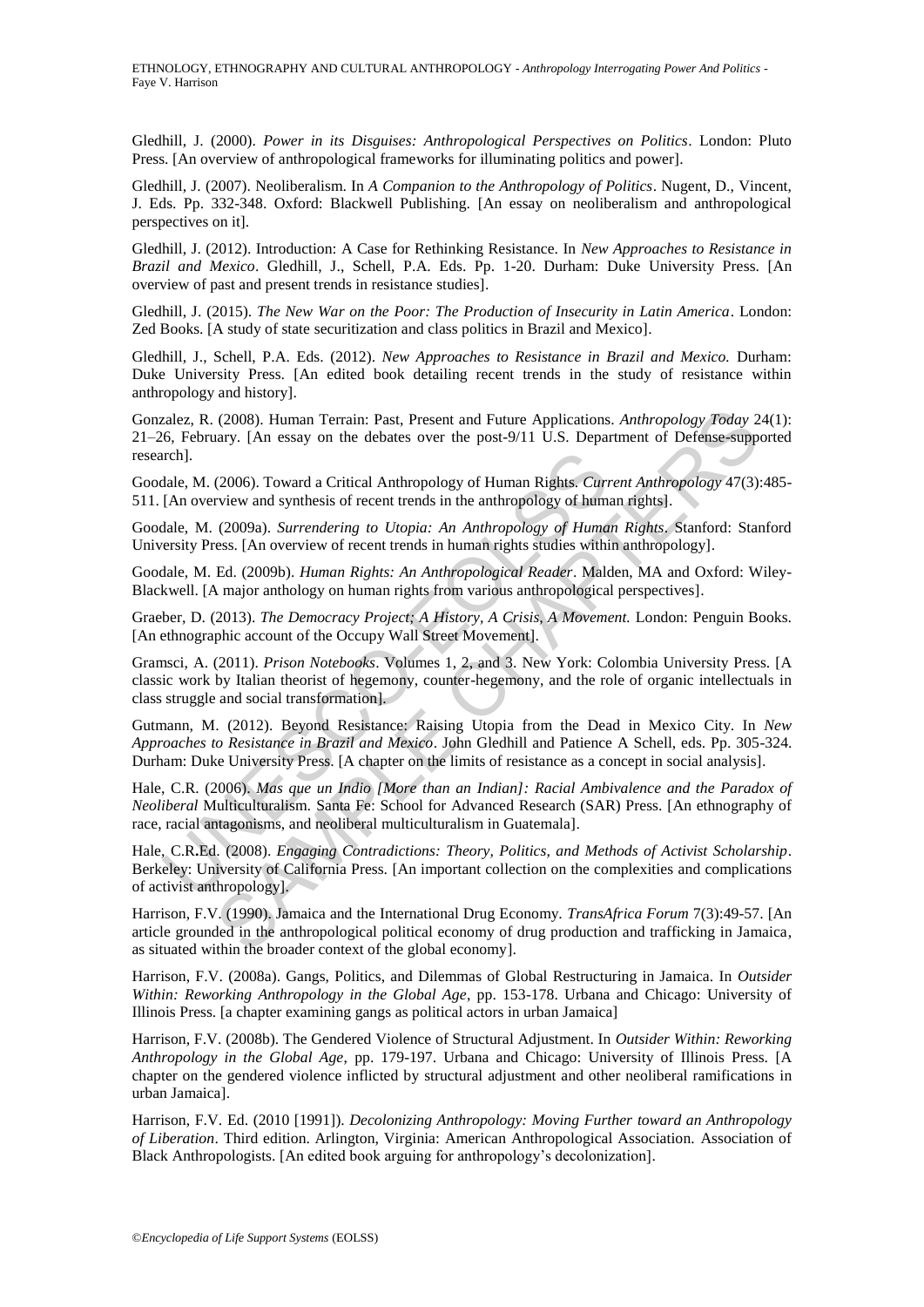Harvey, D. (2005). *A Brief History of Neoliberalism*. New York: Oxford University Press. [A brief explanation of neoliberalism in the history of global capitalism].

Harvey, D. (2012). *Rebel Cities: From the Right to the City to the Urban Revolution.* London: Verso. [Examination of the politics of the city, particularly related to the city's space and resources]

Hill, M.L. (2016). *Nobody: America's War on the Vulnerable from Ferguson to Baltimore, Before and Beyond*. New York: Atria Books, imprint of Simon & Schuster. [A critical analysis of anti-black racism, securitization, and mass incarceration by a public intellectual and CNN commentator trained in anthropology].

Ho, K. (2009). *Liquidated: An Ethnography of Wall Street*. Durham: Duke University Press. [An ethnographic account of Wall Street].

Holston, J. (2009). *Insurgent Citizenship: Disjunctions of Democracy and Modernity in Brazil*. Princeton: Princeton University Press. [An ethnography based in Brazil on various forms of citizenship and struggles for full-fledged citizenship].

Hymes, D. Ed. (1974 [1969]). *Reinventing Anthropology*. New York: Vintage Books.[historic collection on the need to remake anthropology, shifting from its colonial underpinnings]

Jeffery, L (2006). Historical Narratives and Legal Evidence: Judging Chagossians' High Court Testimonies. *Political and Legal Anthropology Review* (*PoLAR*) 29 (2): 228-252. [An analysis of the language of litigation in court cases in which Chagossians contest their forced dislocation from their island home].

Jorgensen, J. G. (1986). *The Sun Dance Religion: Power for the Powerless*. Chicago: University of Chicago Press. [Classic study of American Indian Sun Dance religion as vehicle for resisting U.S. government settler colonial control]

Kehoe, A. B. (2006). *The Ghost Dance: Ethnohistory and Revitalization*. Second edition. Long Grove, Illinois: Waveland Press. [A classic ethnohistorical study of Native American revitalization movement].

Kingfisher, C., Goldsmith, M. (2001). Reforming Women in the United States and Aotearoa/New Zealand: A Comparative Ethnography of Welfare Reform in Global Context. *American Anthropologist* 103(3):716-727. [Comparative study of welfare reform in two neoliberalized contexts].

Kingsolver, A.E. (2001). *NAFTA Stories: Fears and Hopes in Mexico and the United States.* Boulder: Lynne Rienner Publishers. [Insightful analysis of NAFTA through the stories crafted and disseminated about it from competing perspectives].

ry, L (2006). Historical Narratives and Legal Evidence: Judging<br>monies. Political and Legal Anthropology Review (PoLAR) 29 (2): 2<br>aage of litigation in court cases in which Chagossians contest their f<br>d home].<br>menc, J. G. d. (1974 [1969]). *Reinventing Anthropology*. New York: Vintage Books.[historic colle<br>
nemake anthropology, shifting from its colonial underpinnings]<br>
2006). Historical Narratives and Legal Evidence: Judging Chagossians' H Kingsolver, A.E. (2010). Talk of `broken borders' and stone walls: Anti-immigrant discourse and legislation from California to South Carolina. Southern Anthropologist 35(1): 21-40. 2010. Also accessible online at: http://www.southernanthro.org/downloads/publications/SA-archives/2010-1 kingsolver.pdf. Accessed on April 29, 2016. [Essay on xenophobic backlash against immigrants in California and South Carolina in the United States].

Kingsolver, A.E. (2011). *Tobacco Town Futures: Global Encounters in Rural Kentucky.* Long Grove, Illinois: Waveland Press. [an ethnography on the transformations within in a rural Kentucky town being transformed by the effects of globalization]

Knight, A. (2012). Conclusion: Rethinking Histories of Resistance in Brazil and Mexico. In *New Approaches to Resistance in Brazil and Mexico*. Gledhill, J., Schell, P.A. Eds. Pp. 325-353. Durham: Duke University Press. [A chapter in an edited volume on new perspectives on resistance; author problematizes the dilution of the concept of resistance].

Kyed, H.M. (2014). State Policing and Invisible Forces in Mozambique. *Africa* 84(3):424-443. Reprinted in *Déjà Lu*, Issue 4, February 2016, journal of the World Council of Anthropological Associations (WCAA), http://www.wcaanet.org/dejalu/index.shtml. Accessed on February 14, 2016. [Article on the organization and workings of state policing in context of hybrid sovereignty].

Lavie, S. (2014). *Wrapped in the Flag of Irael: Mizrahi Single Mothers and Bureaucratic Torture*. New York and Oxford: Berghahn. [Provocative study of the thwarting of Mizrahi women's protests against the Israeli state's welfare policies, illuminating bureaucratic torture discriminating against Jewish women of color and their families].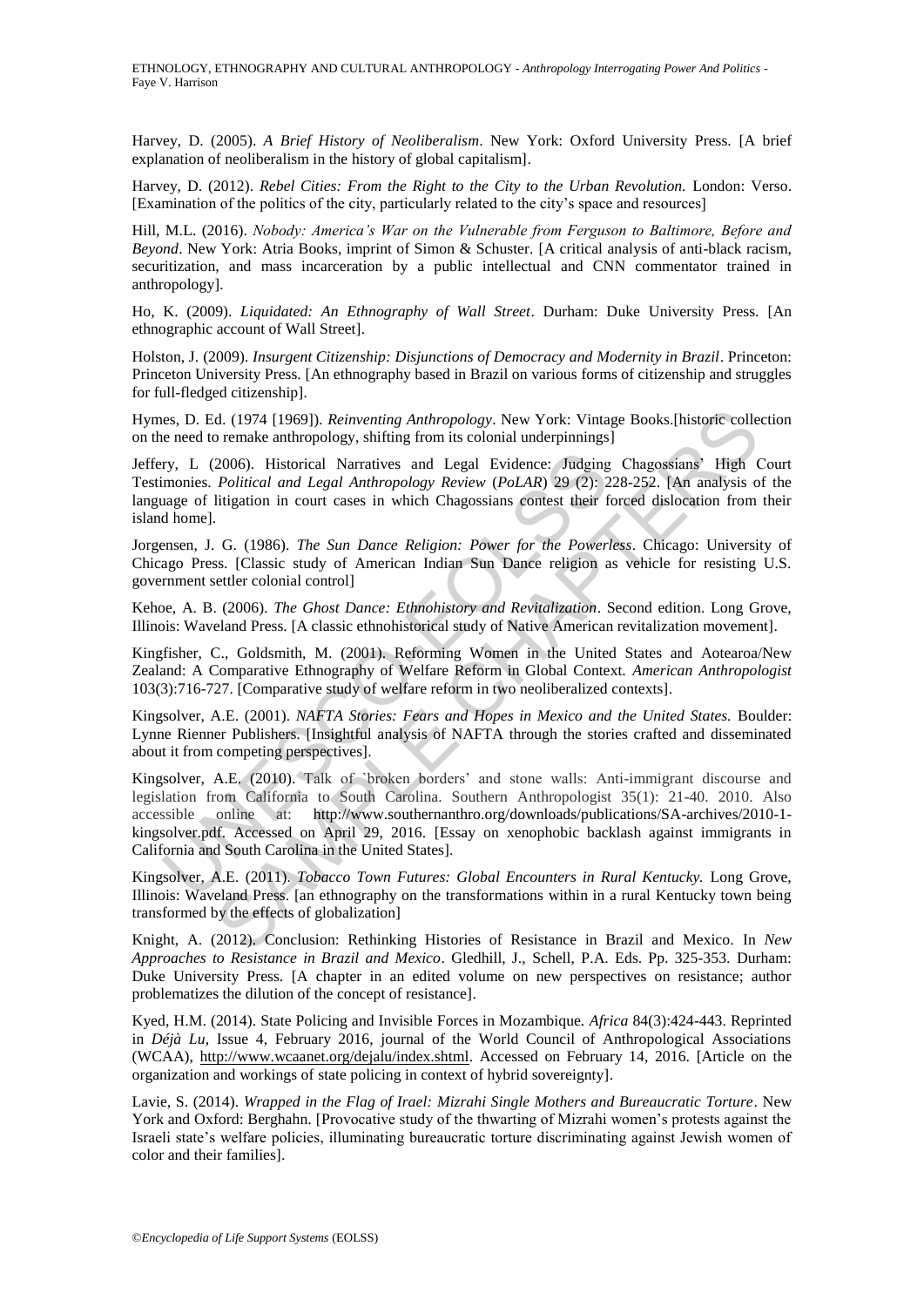Lenin, V.I. (2011 [1916]). *Imperialism: The Highest Stage of Capitalism*. New York: Pathfinder Press. [Classic work in Marxist-Leninist sociopolitical and political economic thought].

Lewellan, T. (2003). *Political Anthropology: An Introduction*. Westport, CT: Praeger Publishers. [Introductory text providing an overview of the development of political anthropology].

Lie, J.H.S. (2015). *Developmentality: An Ethnography of the World Bank-Uganda Partnership*. Oxford: Berghahn Books. [Ethnographic study of the World Bank's operations in Uganda].

Macdonald, J. (2011). Sir Raymond Firth. In *Fifty Key Anthropologists.* Gordon, R., Lyons, A.P., Lyons, H.D. Eds. Pp. 61-66. London and New York: Routledge. [A chapter summarizing the life and work of a prominent British-based social anthropologist born in New Zealand].

Mamdani, M. Ed. (2000). *Beyond Rights Talk and Culture Talk: Comparative Essays on the Politics of Rights and Culture*. New York: St. Martin's Press. [Edited volume on the tensions between discourses organized around rights and those emphasizing the authenticity of cultural traditions].

Mair, L. (1962). *Primitive Government*. London: Penguin Books. [Book on the political anthropology of state formation and the role of patronage politics in statecraft].

Mair, L. (1963). *New Nations*. Chicago: University of Chicago Press. [Early anthropological perspective on nation building during the early postcolonial period].

Mair, L. (1969). *Anthropology and Social Change*. London: Athlone Press. [Seminal study of social change, marking a shift away from static, structural-functionalist approaches].

Mbembe, A. (2003). Necropolitics. *Public Culture* 15(1), 11–40. [An important theoretical article on state violence in contexts of the "postcolony," a concept from the writings of one of Africa's leading postcolonial scholars].

Mead, M., Métraux, R. Eds. (1953). *The Study of Culture at a Distance*. Chicago: University of Chicago Press. [A book on national character studies, popular during the World War II period].

Menchu, R. (1983 [2009]). *I, Rigoberta Menchú: An Indian Woman in Guatemala*. New York: Verso. [*Testimonio* or autobiographical narrative by an indigenous Guatemalan female activist who won the Nobel Peace Prize in 1992].

Merry, S.E. (2006a). Anthropology and International Law. *Annual Review of Anthropology* 35: 99-116. [An extensive review essay on the literature on international law].

Let (1969). Anthropology and International Law. Annual Review<br>tation building during the early postcolonial period].<br>
T. L. (1969). Anthropology and Social Change. London: Athlone Prege, marking a shift away from static, on and the role of patronage politics in statecraft].<br>
S3). New Nations. Chicago: University of Chicago Press. [Early anthropological perspection on and the role of patronage politics in statecraft].<br>
S4). Andropology and Merry, S.E. (2006b). *Human Rights and Gender Violence: Translating International Law into Local Justice*. Chicago and London: University of Chicago Press. [A multi-sited ethnography on the translation and vernacularization of human rights discourse and practices in different parts of the world, with a focus on combatting gender violence].

Michealsen, S. (1996). Ely S. Parker and Amerindian Voices in Ethnography. *American Literary History* 8 (4): 615-638. [Article on Native American ethnographer who collaborated with and facilitated the research of the leading evolutionary theorist Louis Henry Morgan].

Michealsen, S. (1999). *The Limits of Multiculturalism: Interrogating the Origins of American Anthropology*. Minneapolis: University of Minnesota Press. [A historical perspective on U.S. anthropology, focusing on the contributions of indigenous ethnographers such as Ely S. Parker].

Mignolo, W.D. (2011). *The Darker Side of Western Modernity: Global Futures, Decolonial Options*. Durham: Duke University Press. [Important theoretical essays advocating a decolonial approach against the coloniality of power, knowledge, and being].

Mintz, S.W. (1985). *Sweetness and Power: The Place of Sugar in Modern History*. New York: Penguin Books. [Historical anthropology of sugar's role in modernity and its politics].

Morgan, L.H. (1851 [1904]). *The League of the Ho-dé-no-sau-nee or Iroquois*. New York: Dodd Mean and Company. [Classic ethnology of the Iroquois Indians in North America].

Morgan, L.H. (1877). *Ancient Society: Or Researches in the Lines of Human Progress from Savagery through Barbarism to Civilization*. New York: Henry Holt & Company. [A classic ethnological study of social evolution, from so-called savagery to civilization].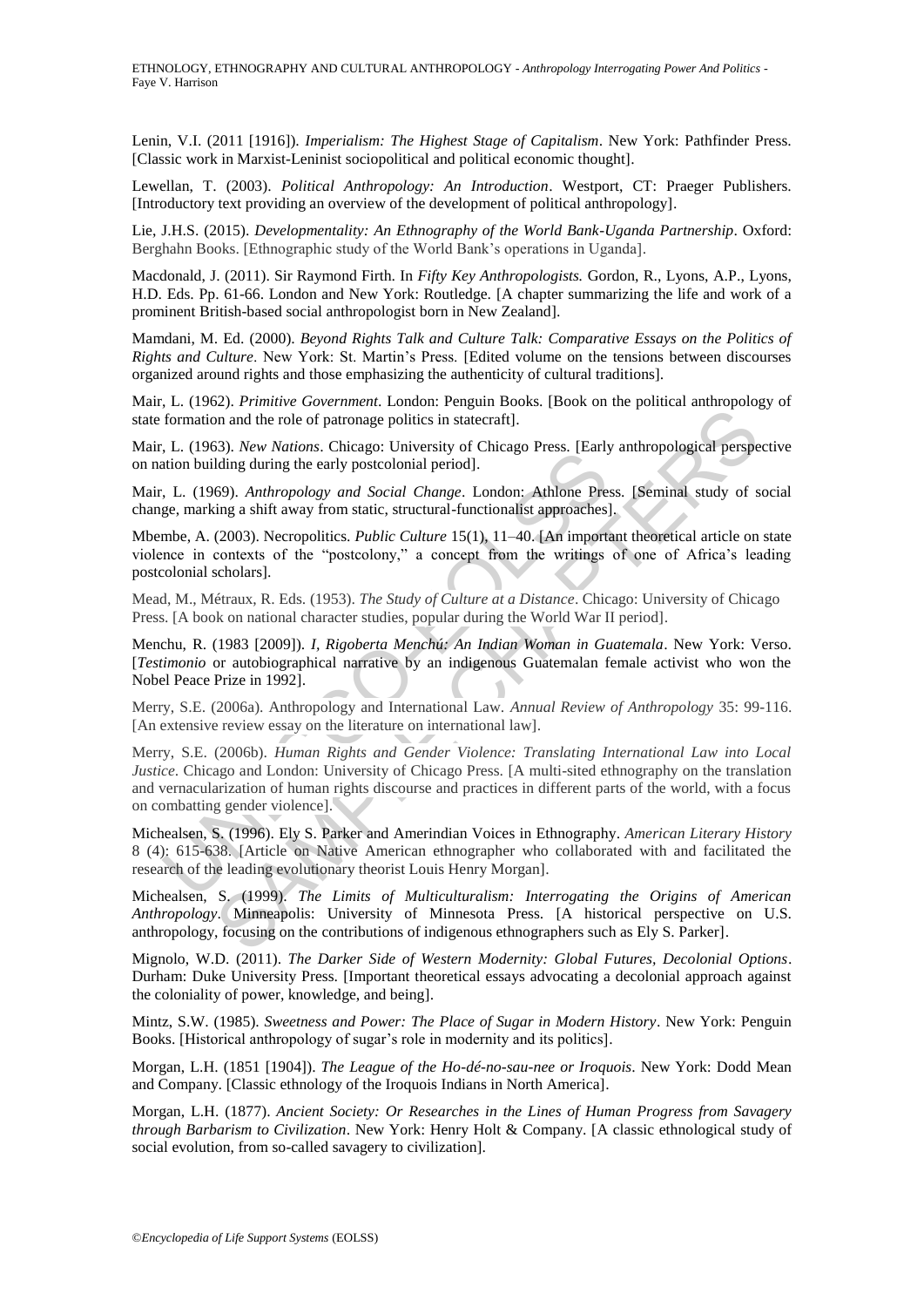Mosse, D. (2005). *Cultivating Development: An Ethnography of Aid Policy and Practice*. London: Pluto Press. [Ethnographic account of the policy and practice of development aid].

Mosse, D. Ed. (2011). *Adventures in Aidland: The Anthropology of Professionals in International Development*. Oxford and New York: Berghahn. [A study of applied anthropologists working in development].

Mullings, L. Ed. (2009). *New Social Movements in the African Diaspora: Challenging Global Apartheid.* New York: Palgrave Macmillan. [An edited book whose contributors examine movement politics in different parts of the global African diaspora].

Nader, L. (2002). *The Life of the Law: Anthropological Projects.* Berkeley: University of California Press. [A classic study in legal anthropology].

Narotzky, S. (2016). "Spain is the Problem, Europe the Solution": Economic Models, Labor Organization and the Hope for a Better Future. In *World Anthropologies in Practice: Situated Perspectives, Global Knowledge*. Gledhill, J. Ed. Pp. 19-40. London: Bloomsbury Publishing. [An ethnographic account of new expressions and tactics of trade unions in Spain since its incorporation within the European Community].

Nash, J. (1993 [1979]). *We Eat the Mines and the Mines Eat Us: Dependency and Exploitation in Bolivian Tin Mines.* New York: Columbia University Press. [A seminal ethnography of Bolivian mine workers framed by the author's reworking of dependency theory and world systems theory].

Nash, J. Ed. (2005). *Social Movements: An Anthropological Reader*. Malden and Oxford: Blackwell Publishing. [A major anthology on social movements from anthropological perspectives].

Ntarangwui, M., Mills, D, Babiker,M. Eds. (2006). *African Anthropologies: History, Critique, and Practice*. London: Zed Books. [An important collection of essays on African anthropologies and African anthropologists].

i, J. (1993 [1979]). We Eat the Mines and the Mines Eat Us: Depetion Tin Mines. New York: Columbia University Press. [A seminal et the Mines and the Mines Eat Us: Depetions Tim Mines. New York: Columbia University Press. ions and tactics of trade unions in Spain since its incorporation within the Euro<br>
93 (1979)). We *Eat the Mines and the Mines Eat Usy-Dependency and Exploitation*<br> *Mines*. New York: Columbia University Press. [A seminal Olukoshi, A., Nyamnjoh, F. B. (2011). The Postcolonial Turn: An Introduction. In *The Postcolonial Turn: Re-Imagining Anthropology and Africa.* Devisch, R., Nyamnjoh, F. B. Eds. Pp. 1-27. Oxford: African Books Collective. [An edited volume on the postcolonial turn in African and Africanist anthropology].

Ong, A. (2006). *Neoliberalism as Exception: Mutations in Citizenship and Sovereignty*. Durham: Duke University Press. [Ethnographic analysis of new ways of governing in China and Southeast Asia to accommodate neoliberal strategies for participating in the global economy].

Osburg, J. (2013). *Anxious Wealth: Money and Morality among China's New Rich*. Stanford: Stanford University Press. [Ethnography of the nouveau riche in mainland China, particularly the behavior of male entreprenurs in cultivating business and personal social relationships with clients].

Padilla, E. (1958). *Up from Puerto Rico*. New York: Columbia University Press. [A seminal contribution to urban anthropology and Puerto Rican migration studies].

Paley, J, Ed. (2008). *Democracy: Anthropological Approaches*. Santa Fe: School for Advanced Research (SAR) Press. [An edited compilation on the anthropology of democracy in its variation around the world].

Paley, J, (2008b). Introduction. In *Democracy: Anthropological Approaches*. Paley, J. Ed. Pp. 3-20. Santa Fe: School for Advanced Research (SAR) Press. [Conceptual framing for an edited book addressing anthropological views on democracy and democratization around the world].

Patterson, O. (1982). *Slavery and Social Death: A Comparative Study*. Cambridge: Harvard University Press. [A comparative study of slavery as a context for social death]

Perry, K-K. (2013). *Black Women against the Land Grab: The Fight for Racial Justice in Brazil.* Minneapolis: University of Minnesota. [An ethnography of neighborhood politics and struggles against dislocation and state-sanctioned violence led by black women in a Salvador favela].

Perry, M. (2015). *Negro Soy Yo: Hip Hop and Raced Citizenship in Neoliberal Cuba*. Durham: Duke University Press. [An ethnography of the interplay between Hip Hop, race, and citizenship among Afro-Cuban performing artists in contemporary Cuba].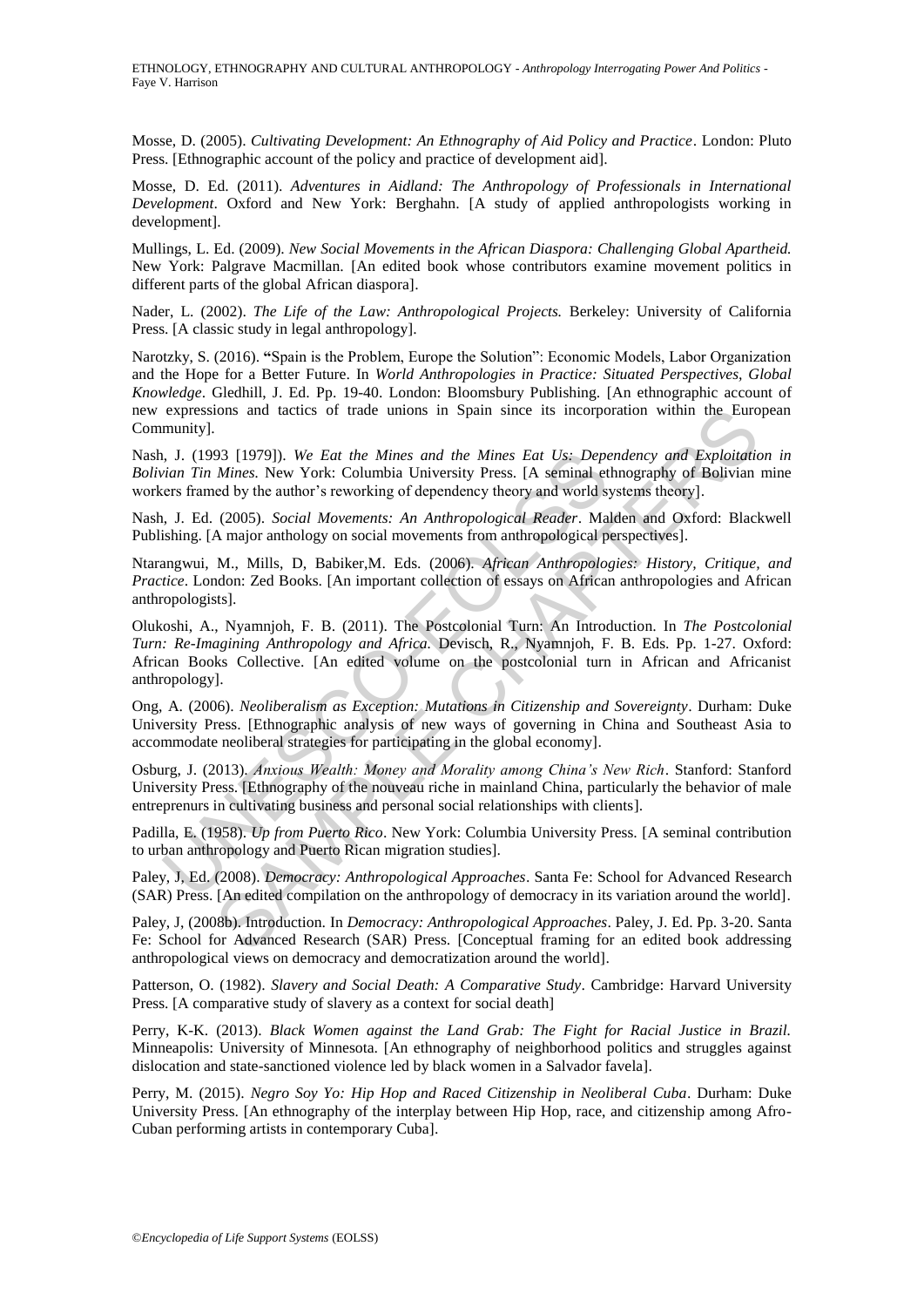Postero, N.G., Zamosc,L Eds. (2004). *The Struggle for Indigenous Rights in Latin America*. Sussex: Sussex Academic Press. [An edited volume on new social movements for indigenous rights in Latin America].

Prah, K.K. (1997). North/South Parallels and Intersections: Anthropological Convergences and Divergences in the Study of Africa. *Critique of Anthropology* 12(4):439-445. [Perceptive commentary on the significance of anthropologies of the global south].

Prah, K.K. (2008). *Anthropological Prisms: Studies on African Realities*. Cape Town: Centre for Advanced Studies of African Societies (CASAS). [A collection of essays on colonial and postcolonial anthropology from the perspective of a Ghanaian anthropologist based in South Africa for many years].

Price, C. (2009). *Becoming Rasta: Origins of Rastafari Identity in Jamaica*. New York: New York University Press. [A study of identity formation among Jamaica's Rastafari].

Price, R. (2011). *Rainforest Warriors: Human Rights on Trial*. Philadelphia: University of Pennsylvania Press. [Ethnographic and ethnohistorical account of the human rights struggle for territorial sovereignty among the Saramaka Maroons of Suriname, a former Dutch colony in South America].

Quijano, A. (2000). Coloniality of Power, Eurocentrism, and Latin America. *Nepantla: Views from South*  1(3): 533-580. [A theory of coloniality as addressed by leading Latin American scholar].

Quijano, A. (2011). Coloniality and Modernity/Rationality. In *Globalization and the Decolonial Question.* Mignolo, W.D., Escobar, A. Eds. pp. 22-32. London and New York: Routledge. [An important theoretical treatment of coloniality during era of modernity and globality].

Reiter, B., Simmons, K.E. Eds. (2012). *Afro-Descendants, Identity and the Struggle for Development in the Americas*. East Lansing: Michigan State University Press. [A co-edited book addressing recent struggles over identity and development among Afro-descendants in Latin America and the Caribbean]

Ribeiro, G.L. (2003). Ethnic Diversity within the Planet Bank: Cosmopolitanism and Transnationalism within the World Bank. *Nueva Sociedad* 178:70-88. [Analysis of the ethnic composition among the World Bank's personnel].

533-580. [A theory of coloniality as addressed by leading Latin Americ<br>
ano, A. (2011). Coloniality and Modernity/Rationality. In *Globalition*. Mignolo, W.D., Escobar, A. Eds. pp. 22-32. London and New Yoi<br>
etical treatme Rosaldo, R. (1994). Cultural Citizenship in San Jose, California. *Political and Legal Anthropology Review* (PoLAR) 17 (2): 57-64. [Theoretical essay delineating the meanings and parameters of cultural citizenship].

Ross, F. (2010). *Raw Life, New Hope: Decency, Housing, and Everyday Life in a Post-apartheid Community*. Cape Town: University of Cape Town Press. [Ethnography of impoverished informal settlement in Cape Town, South Africa].

Schatz, E. Ed. (2009). *Political Ethnography: What Immersion Contributes to the Study of Power*. University of Chicago Press. [An edited volume on the benefits of research methods based on participantobservation or fieldwork immersion].

Iranaka Maroons of Suriname, a former Dutch colony in South America].<br>
2000). Coloniality of Power, Eurocentrism, and Latin America. *Neparata.* Views from 1.<br>
(A theory of coloniality and Modernity/Rationality. In *Global* Scheper-Hughes, N., Bourgois, P. (2004). Introduction: Making Sense of Violence. In *Violence in War and Peace: An Anthology*. Malden, Massachusetts: Blackwell Publishing. [Useful overview of anthropological studies of violence, with a conceptual framework illuminating a variegated continuum of violence].

Schertow, J.A. (2008). Chagos Islanders Denied the Right of Return. *Intercontinental Cry (IC) Magazine*. October. Olympia, WA: Center for World Indigenous Studies. https://intercontinentalcry.org/chagosislanders-denied-the-right-of-return/ accessed on October 21, 2015. [Informative report on the predicament of Chagos Islanders, who were removed from their natal home and denied the right to return].

Schoenmakers, H. (2012). *The Power of Culture: A Short History of Anthropological Theory about Culture and Power*. Groningen: Globalization Studies, University of Groningen. [A brief overview of theory in anthropology].

Schuller, M. (2012). *Killing with Kindness: Haiti, International Aid, and NGOs*. New Brunswick: Rutgers University Press. [A critical ethnographic account of the unintended consequences of non-governmental organizations' role in dispensing international aid in the contemporary Haitian context].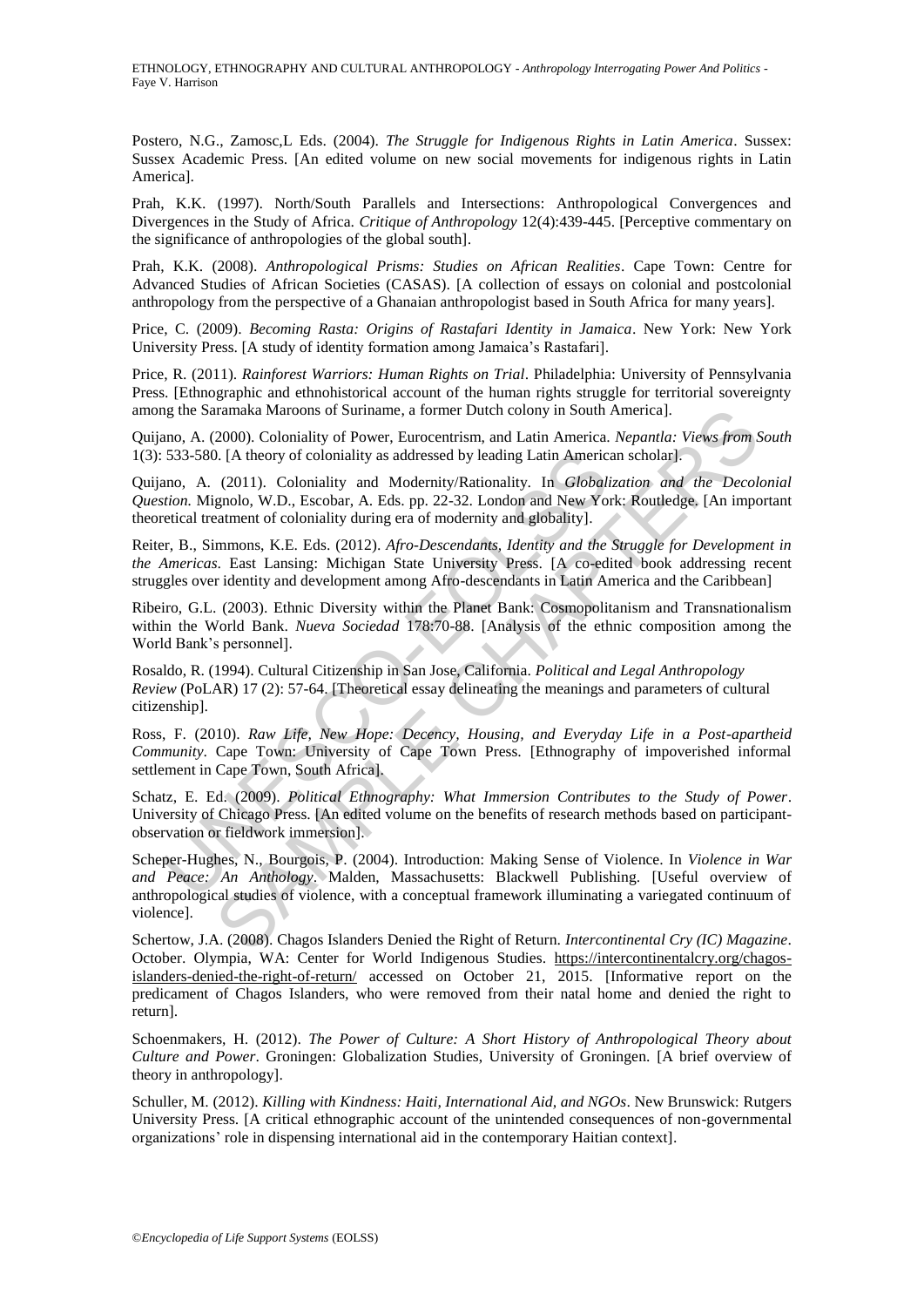Scott, J.C. (1985). *Weapons of the Weak: Everyday Forms of Peasant Resistance.* New Haven: Yale University Press. [Classic study of everyday resistance among peasants and other subaltern categories of the oppressed].

Scott, J.C. (1990). *Domination and the Arts of Resistance: Hidden Transcripts*. New Haven: Yale University Press. [An important book that examines how subordinated groups contest power and authority through contestations that are often subtle, masked and hidden from center stage performances].

Scott, J.C. (1998). *Seeing Like a State: How Certain Schemes to Improve the Human Condition Have Failed*. New Haven and London: Yale University Press. [A critical analysis of imperialistic state planning and development theory that fails to take into account the practical knowledge of the governed].

Scott, J.C. (2012). *Decoding Subaltern Politics: Ideology, Disguise, and Resistance in Agrarian Politics*. New York: Routledge. [Compilation of essays by a leading analyst of subaltern resistance].

Shakya, M. (2016). Labour Militancy in Neoliberal Times: A Preliminary Comparison of Nepal with South Africa. In *World Anthropologies in Practice: Situated Perspectives, Global Knowledge.* Gledhill, J. Ed. Pp. 41-58. ASA Monograph Series. London: Bloomsbury Publishing. [Comparison of new labor movements in neoliberalized contexts of Nepal and South Africa].

Sheller, M. (2012). *Citizenship from Below: Erotic Agency and Caribbean Freedom*. Durham, North Carolina: Duke University Press. [Historical sociology of erotics, racialized bodies, and the state in struggles for citizenship and freedom in Haiti, Jamaica, and other parts of the Caribbean].

Sider, G. (1994). Identity as History, Ethnohistory, Ethnogenesis and Ethnocide in the Southeastern United States. *Identities* 1(1): 109-122. [A provocative theoretical essay addressing the politics of culture and identity].

Simpson, G.E. (1955). Political Cultism in West Kingston, Jamaica. *Social and Economic Studies* 5:133- 149. [A classic investigation of the Rastafarian movement in one of Jamaica's most notorious urban slums].

Simpson, G.E. (1985). Religion and Justice: Some Reflections on the Rastafari Movement. *Phylon* 46(4): 286-291. [Ethnographic study of the Rastafari movement as a vehicle promoting social justice in Jamaica]

lina: Duke University Prom Below: *Erotic Agency and Caribbea*<br>lina: Duke University Press. [Historical sociology of erotics, racialize<br>gles for citizenship and freedom in Haiti, Jamaica, and other parts of the<br>gles c, G. SC. ASA Monograph Series. London: Bloomsbury Publishing, IComparison of new<br>
S. ASA Monograph Series. London: Bloomsbury Publishing, IComparison of new<br>
2012). Citizenship from Below: Erotic Agency and Catibbean Freedom. D Sluka, J.A. Ed. (2000). *Death Squad: The Anthropology of State Terror*. Philadelphia: University of Pennsylvania Press. [An edited collection on patterns of state violence, including the deployment of death squads, in eight contexts around the world, namely Northern Ireland, Indonesia, India, Guatemala, Argentina, Spain, and the Philippines].

Smedley, A. (2003). *Women Creating Patrilyny: Gender and Environment in West Africa*. Walnut Creek, California: AltaMira Press, imprint of Rowman & Littlefield, Lanham, Maryland. [Ethnography conducted in the 1960s in northern Nigeria on women's roles in creating and sustaining a patrilineal social system].

Smith, C.A. (2013). Strange Fruit: Brazil, Necropolitics, and the Transnational Resonance of Torture and Death. *Souls* 15(3): 177-198. [An article on the transnationalization of the politics of inflicting death and torture through militarized policing tactics promoted through a U.S.-Israeli foreign policy nexus that links the Abu-Ghraib prison to the streets of Ferguson, Missouri and Salvador, Brazil].

Smith, C.A. (2015). Blackness, Citizenship, and the Transnational Vertigo of Violence in the Americas. *American Anthropologist* 117 (2): 384–392. [An essay on state-sanctioned anti-blackness in the U.S., Brazil, and elsewhere in the African diaspora].

Smith, C.A. (2016). *Afro-Paradise: Blackness, Violence, and Performance in Brazil*. Urbana and Chicago: University of Illinois Press. [An ethnographic study of antiracist activism among performers in street theater in Brazil's northeastern city of Salvador, Bahia].

Smith, MG, Augier, R., Nettleford, R. (1960). *The Rastafari Movement in Kingston, Jamaica*. Kingston: Institute of Social and Economic Research, University College of the West Indies. [Classic preliminary study of the Rastafarians in Jamaica, undertaken by an interdisciplinary team of scholars based at the University of West Indies, Mona].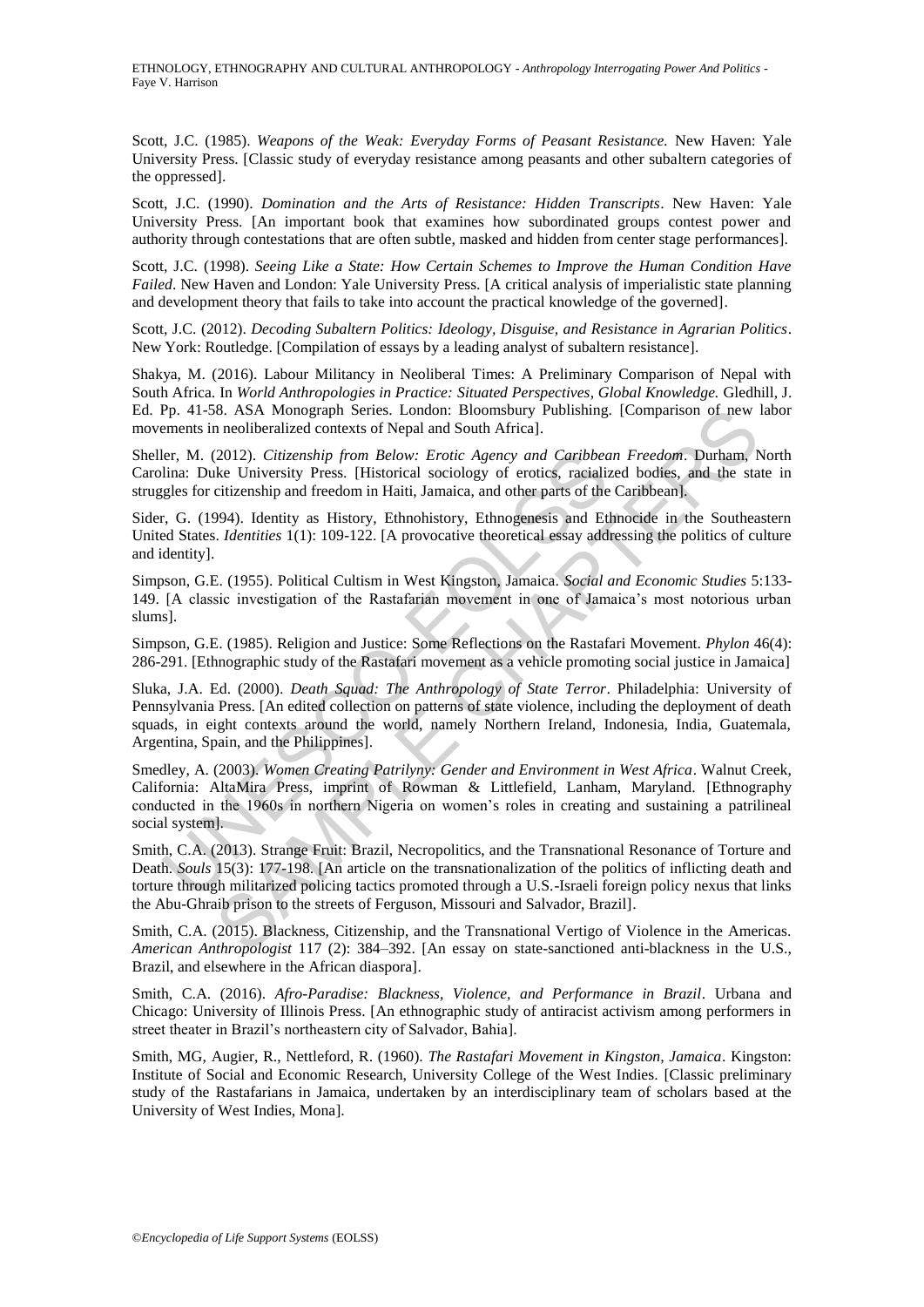Steward, J.H. Ed. (1956). *People of Puerto Rico*. Urbana: University of Illinois Press. [Seminal teambased multi-sited ethnography of the island of Puerto Rico in its ecological, economic, and social structural diversity].

Stoler, A.L. (2002). *Carnal Knowledge and Imperial Power: Race and the Intimate in Colonial Rule*. Berkeley: University of California Press. [A seminal ethnographic history of the ways that the Dutch colonial regime managed sexual relationships and affective bonds across racial lines, reproducing power disparities between imperial rulers and ruled in Indonesia].

Stoler, A.L., McGranaham, C., Perdue, P.C. Eds. (2007). *Imperial Formations*. Santa Fe: School for Advanced Research (SAR) Press. [Cutting-edge compilation on the plural forms that empires and imperialisms have assumed in the past and present].

Swartz, M., Turner, V., Tuden,A. Eds. (1966). *Political Anthropology*. Chicago: Aldine. [Important trendsetting volume on the process-oriented approaches that marked a major shift in anthropological perspectives on power and politics].

Taussig, M.T. (1991). *Shamanism, Colonialism, and the Wild Man: A Study in Terror and Healing*. Chicago: University of Chicago Press. [A provocative analysis of the space of death and, paradoxically, shamanic healing produced by the terror colonialism inflicted against indigenous inhabitants of Colombia's Putumayo region, where rubber extraction was more important than human life].

annia, Processor, of the Caterolan Markov emphasion in the consumbia's Puttumayo region, where rubber extraction was more important the sig, M.T. (2010 [1980]). *The Devil and Commodity Fetishism in Soutsersity of North Ca* I. (1991). *Mannamism, Colonialism, and the Wid Man:* A *Study* in *Perror and Hecal*<br>(versity of Chicago Press. [A provocative analysis of the space of death and *paradoxialing* produced by the terror colonialism inflict Taussig, M.T. (2010 [1980]). *The Devil and Commodity Fetishism in South America*. Chapel Hill: The University of North Carolina Press. [A classic interpretive ethnography, informed by Marxist theory, that illuminates the folkloric meanings of the devil and pacts with the devil among plantation and mine workers in two Latin American contexts in which conflicts between pre-capitalist and capitalist modes of production are mediated].

Tett, G. (2009). *Fool's Gold: How the Bold Dream of a Small Tribe at JP Morgan Was Corrupted by Wall Street Greed and Unleashed a Catastrophe*. New York. The Free Press. [An anthropological perspective on Wall Street and financial capital's ebbs and flows].

Thomassen, B. (2008). What Kind of Political Anthropology? *International Political Anthropology* 1(2): 263-274. [An essay on recent trends in anthropological studies of politics and power].

Trouillot, M.-R. (1988). *Peasants and Capital: Dominica in the World Economy*. Baltimore: Johns Hopkins University Press. [An ethnography of peasant production in the Eastern Caribbean island of Dominica and its integration into global circuits of trade].

Trouillot, M.-R. (2003). The Anthropology of the State in the Age of Globalization: Close Encounters of the Deceptive Kind. In *Global Transformations: Anthropology and the Modern World*. New York: Palgrave Macmillan. [An important set of essays examining statecraft and the processes restructuring state power in the global age].

Turner, V. (1957). *Schism and Continuity in an African Society*. Manchester: Manchester University Press for the Rhodes-Livingstone Institute. [A classic study of symbols and rituals in political anthropology by a leading symbolic anthropologist].

Vincent, J. (1990). *Anthropology and Politics: Visions, Traditions, and Trends*. Tucson: University of Arizona Press. [A major synthesis and history of the development of political anthropology].

Vine, D. (2009). *Island of Shame: The Secret History of the U.S. Military Base on Diego Garcia*. Princeton: Princeton University Press. [A study of the forced removal of the inhabitants of Diego Garcia and the island's subsequent deployment as a geopolitically strategic U.S. military base in the Indian Ocean].

Wallace, A.F.C. (1956). Revitalization Movements. *American Anthropologist* 58(2):264-281. [Theoretical distillation of research on revitalization movements around the world].

Wallace, A.F.C. (1969). *The Death and Rebirth of the Seneca*. New York: Random House. [Seminal ethnohistory of a religiously-inspired  $19<sup>th</sup>$  century social movement among the Iroquois Nation of American Indians].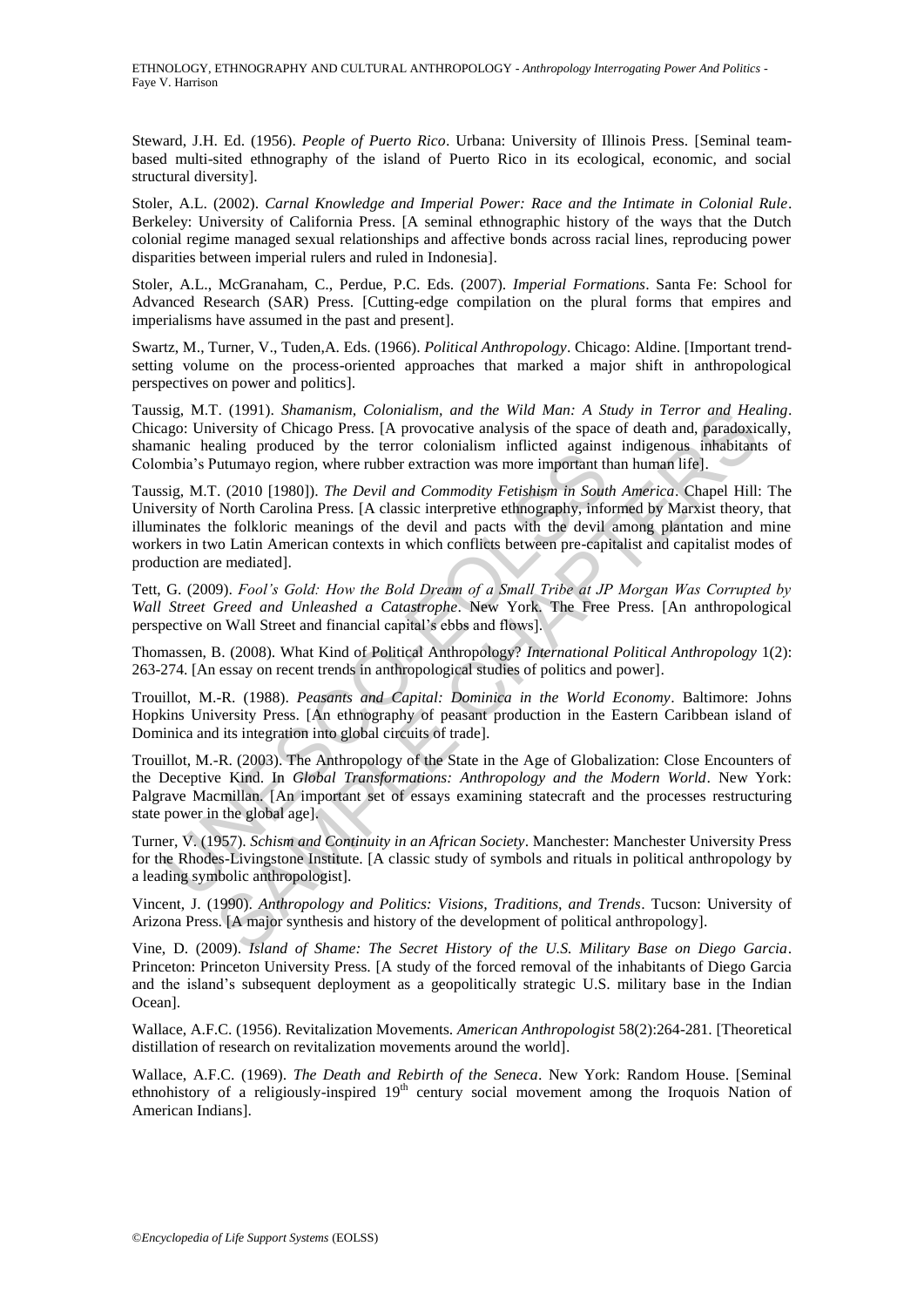Weatherford, J. (1985). *Tribes on the Hill: The U.S. Congress—Rituals and Realities*. Westport, CT: Begin & Garvey. [An interpretation of the U.S. Congress through anthropological categories and concepts].

Weatherford, J. (2010 [1988]). *Indian Givers: How the Indians of the Americas Transformed the World*. New York: Three Rivers Press. [A cultural history of the under-recognized contributions that indigenous people in the Americas have made to the world].

Wedeen, L (2010). Reflections on Ethnographic Work in Political Science. *Annual Review of Political Science* 13: 255-272. [An examination of the ways that political scientists employ ethnography as a research tool].

*Wikipedia*. (no date). Pelau. https://en.wikipedia.org/wiki/Palau. Accessed on October 22, 2015. [encyclopedia entry on the history, geography, and government of Pelau, a Micronesian cluster of islands]

Williams, B. C. Ed. (2015). #BlackLivesMatter: Anti-Black Racism, Police Violence, and Resistance*. Cultural Anthropology* Hot Spots. http://www.culanth.org/fieldsights/696-blacklivesmatter-anti-blackracism-police-violence-and-resistance. Accessed on January 14, 2016. [commentaries on anti-blackness and state-sanctioned violence in the United States and other parts of the African diaspora, including Brazil and Trinidad & Tobago]

Williams, B.F. (1991). *Stains on My Name, War in My Veins: Guyana and the Politics of Cultural Struggle*. Durham: Duke University Press. [A theoretically-sophisticated study of ethnic pluralism and nationalism in Guyana among largely African and Indian descendants].

iams, B.F. (1991). *Stains on My Name*, *War in My Veins: Guyana* iams, B.F. (1991). *Stains on My Name*, *War in My Veins: Guyana* iggle. Durham: Duke University Press. [A theoretically-sophisticated standism in Guyana am Explore and resistance. Accessed on January 14, 2016. [commentares on anti-black-<br>
citioned violence in the United States and other parts of the African diaspora, included & Tobago]<br>
F. (1991). *Statins on My Name, War in* Wilson, L.B. (1995). *Speaking to Power: Gender and Politics in the Western Pacific*. New York: Routledge. [An ethnographic study framed in terms of a Foucauldian understanding of power whose major focus is on the life story of an Micronesian female elder who organized for Pelau's right to selfdetermination in opposition to U.S. foreign policy in the Pacific region].

Wilson, R.A. Ed. (2005). *Human Rights and the War on Terror*. Cambridge: Cambridge University Press. [Timely collection of papers addressing the War on Terror's human rights challenges and excesses].

Wolf, E. (1969). *Peasant Wars of the Twentieth Century*. New York: Harper & Row. [A comparative study of peasant rebellions and revolutions in Mexico, Russia, China, Algeria, Vietnam, and Cuba].

Wolf, E. (1982). *Europe and the People without Hist*ory. Berkeley. University of California Press. [A farranging anthropological history of the world capitalist system as seen through a Marxist-oriented lens on diverse cases from the ethnographic record].

Wolf, E. (1990). Distinguished Lecture: Facing Power—Old Insights, New Questions. *American Anthropologist* 92:586-596. [Intellectual history and conceptual synthesis of sociocultural anthropology's contributions to theorizing the structure and workings of power in its different forms].

Worsley, P. (1957). *The Trumpet Shall Sound: A Study of "Cargo Cults" in Melanesia*. London: MacGibbon and Key. [A classic study of millenarian movements in the South Pacific, particularly in Melanesia].

#### **Biographical Sketch**

**Faye V. Harrison** is Professor of African American Studies and Anthropology at the University of Illinois at Urbana-Champaign in the United States. Trained as a Caribbeanist and African diaspora specialist, she has focused on the politics and political economy of social inequalities, intersections of race and gender, and the social and political life of human rights. Another of her research interests is the history and politics of anthropology's subjugated knowledges. She has done intensive research in the United States, the United Kingdom, and the Caribbean along with briefer periods of investigation in other parts of the world. Among her publications are: *Decolonizing Anthropology: Moving Further toward an Anthropology for Liberation*, *African-American Pioneers in Anthropology*, *Outsider Within: Reworking Anthropology in the Global Age*, and *Resisting Race & Racism: Global Perspectives on Race, Gender, &*